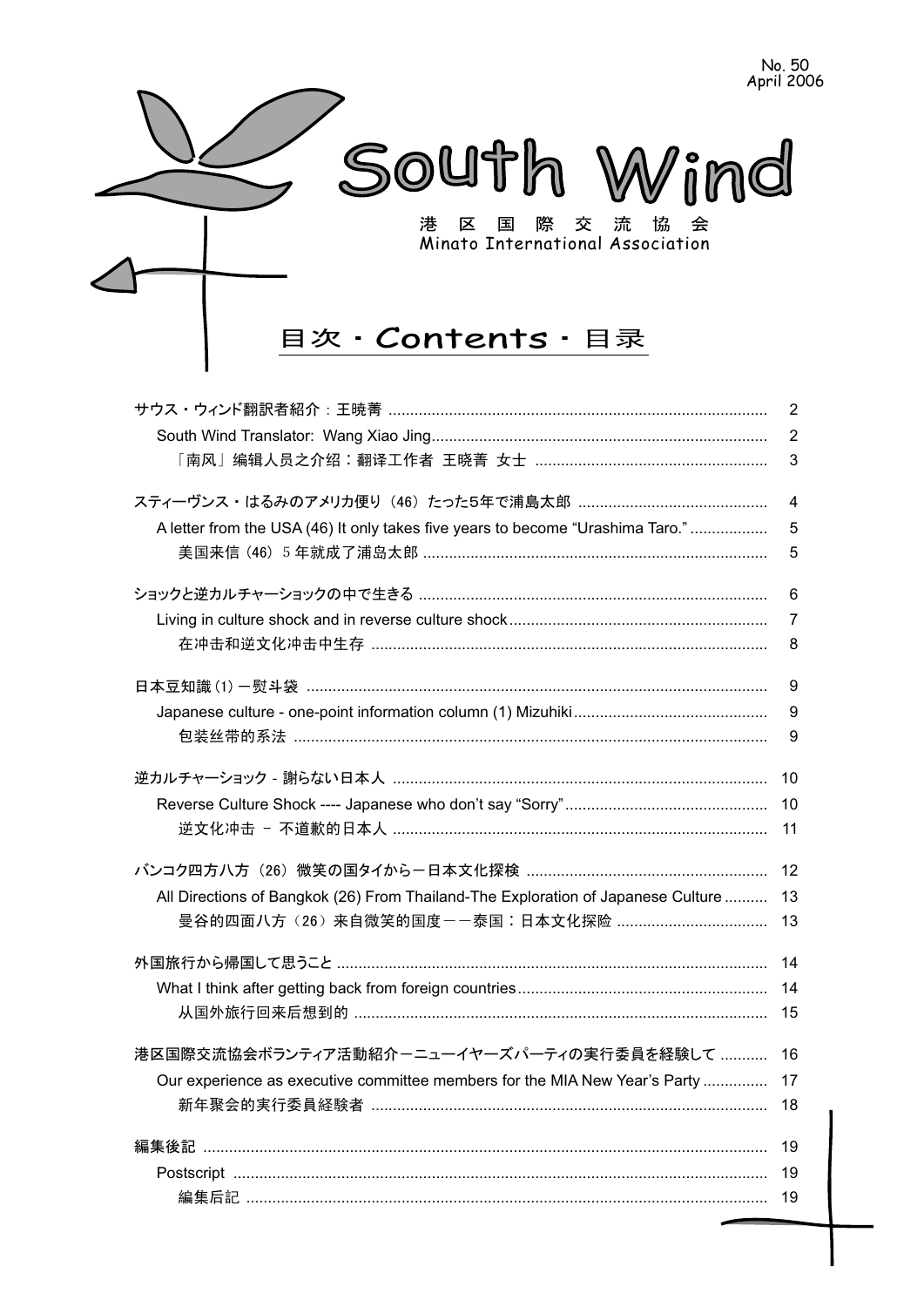South Wind

# <u> サウス・ウィンド編集スタッフ紹介 ▪ South Wind Editorial Staff</u> ▪

▪ 「南风」编辑人员之介绍 ▪

**サウス・ウィンド翻訳者紹介:王暁菁**

この度、私に中国語での自己紹介の機会を作って頂いた港区国際 交流協会に、心から感謝を申し上げます!

私が日本に来てから 10 年以上になりました。最初、私は留学生 として日本に来ました。大学を卒業した後、主人の仕事上の理由で 私は主婦業を選びました。中国語の諺で言えば、「相夫教子」という ことになります。

今回の自己紹介は、私が日本の社会と接触する機会でもあり、周 りの方々と接触する機会でもあります。私は、日常の生活の中から 普段学校で学べないものをたくさん学びました。たくさんのものを 受益しました。生活の中、いろいろなことがありましたが、すばら しい事もたくさんありました。 私は、私を助けてくれたすべての方々 に心から感謝を申し上げます!そして私も、できる限り地域社会の 役に立ちたいです。

港区国際交流協会に入会した後、「サウス・ウインド」編集部の 皆さまからいろいろとお世話になっていて、すてきな原稿の翻訳を やらせていただきました。それによって、私の主婦生活も楽しくな りました。

また、私が昨年 4 月からやってきた港区国際交流協会の中国語講座はまもなく 1 年になります。生徒た ちは私のことを「先生」と呼んでいます。しかし私が思うに、生徒たちは中国のことについて私よりもっと 多く理解していて、彼らが持っている知識は私よりもっと多いです。私はただ、自分が持っている少しの知 識を彼らに教えているだけです。彼らは、中国語を勉強することによって、だんだん中国との距離が近づい てきました。

そろそろまた桜が咲く季節にやってきましたが、私の望みはたくさんの方々に私の「中国語講座」に来 ていただくこと。きっとあなたも、中国があなたにとって遠くないと感じられると思います・・・。

[翻訳:天海 浪漫]

### **South Wind Translator: Wang Xiao Jing**

March 20, 2006

I would like to thank Minato International Association for giving me the opportunity to introduce myself here.

Ten years have passed since I came to Japan. In the beginning, I was a university student and after graduation I married and chose to be a housewife due to my husband's job. In Chinese we say, "相夫教子" (A good teacher for children and a good supporter of one's husband).

I am taking this opportunity to contact Japanese society and the people around me. From my daily life, I have learned a lot of things that I didn't learn at school. And those things have brought me numerous benefits. In my daily life, lots of things happened, and some of them stayed with me as good memories. I sincerely thank all the people around me who gave me a hand when I was in a difficult period. And I would like to return that kindness by helping my local community.

Since I joined the Minato International Association, the South Wind staff members have been nice to me; I enjoyed translating many attractive essays, and it gave me joy in my life.

It will soon be one year since I started giving Chinese language lessons sponsored by the Minato International Association. My students call me "teacher," however, I often find that they understand much more about China than I do and they have lots of knowledge about Chinese culture as well. I think I am just teaching them the limited things I know about my country. And I see those students have been learning about China and have started to feel closer to China through learning Chinese.

It is the time for cherry blossoms, and my hope is that many people will be interested in my Chinese lessons. I am sure you would find that China is not so far from Japan.

[Translated by: A. NONOGAKI]

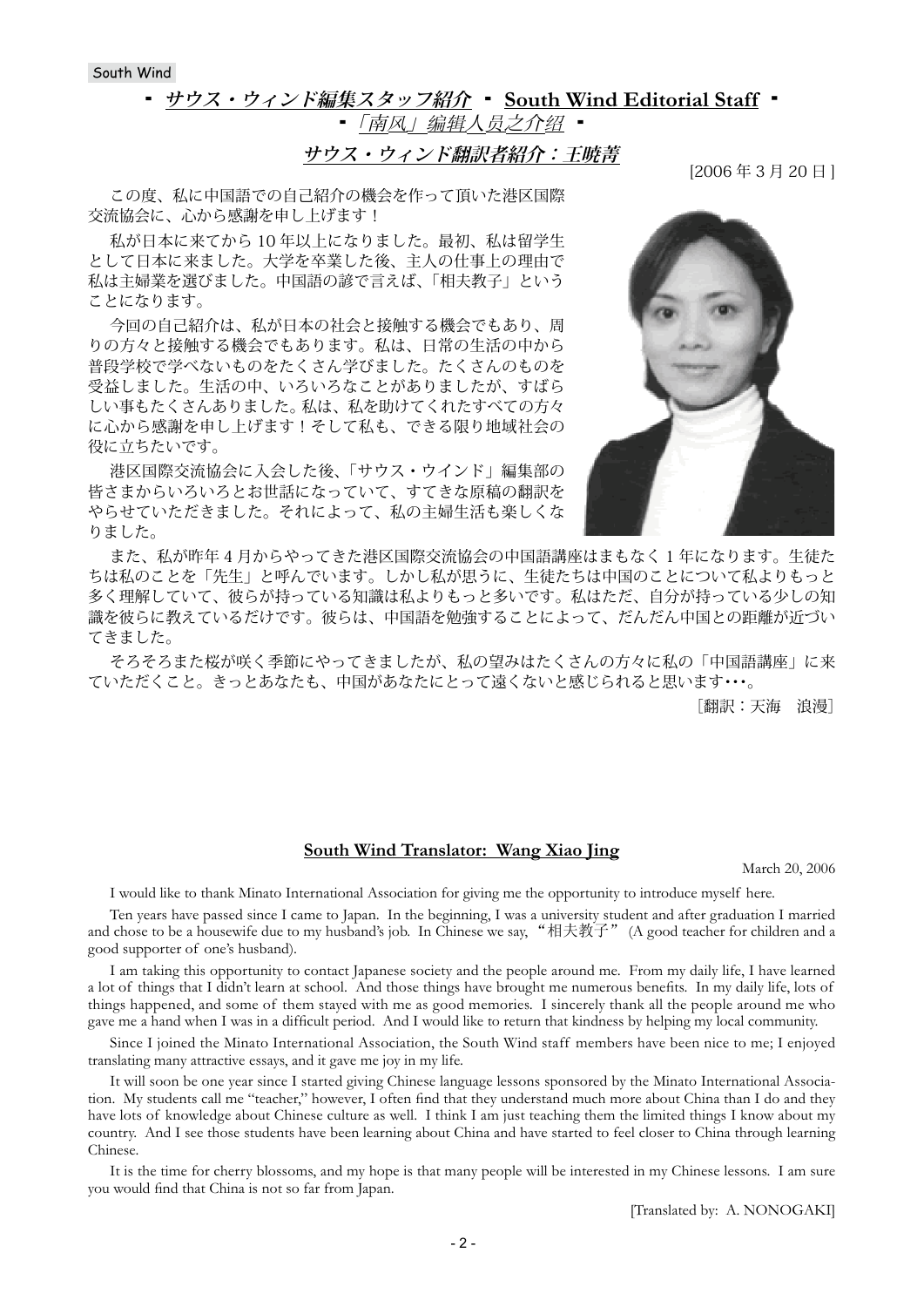# [南风] 编辑人员之介绍:翻译工作者 王晓菁 女士

首先感谢港区国际交流协会给我这次用中文进行自我介绍的机会。到今年2006年一转眼来到日本已有十多 年了, 刚开始是作为留学生来留学的, 大学毕业后因丈夫工作原因我选择了在家做家庭主妇, 俗话说的"相夫 教子"了。因此也给了我一次接触日本社会,也就是生活在自己周围的最普通的人的机会,从日常生活中我体 会并学到了许多在学校课堂里学不到的东西, 使我受益非浅。生活中有不尽人意的事情, 但也有很多美好的事 情。我感谢每一个在生活中帮助过我的人,也希望自己能做为回报为社会做点微薄的贡献。入会 MIA 以后,承 蒙〈南风〉杂志编辑部的厚爱,让我经常做客于〈南风〉杂志,翻译了一些精彩的文章,为我主妇生活增添了 不少乐趣。另外,自去年4月份起由我主持的「中国语讲座」也已快要一年了,学生们都谦虚地称我为"老师", 其实我觉得他们对中国的了解,他们的知识比我多得多了我所能做的只是把我所拥有的一点点知识教会与他们, 让他们能感受到「中国」离他们又近点儿而已了。又到樱花盛开的季节了,希望能有更多的朋友会来我的「中 国语讲座|听听看看坐坐。你会觉得「中国」真的就离你很近的了!!

# **港区国際交流協会「交流サロン」のご案内**

参加者が自由におしゃべりする場として、隔月第三金曜日の夜、「交流サロン」を開いています。200 円程度のスナック菓子をご持参の上、ご参加ください。詳細はお問い合わせ下さい。Tel. 03-3578-3530 6月 1 6日(金)午後 6 時 30 分~ 8 時 30 分 港区役所9階 914 会議室

## **MIA Friendship Lounge – Let's talk over a cup of tea!**

We welcome your attendance at our MIA Friendship Lounge. The Friendship Lounge is not a lecture or a classroom. Our main purpose is to enjoy chatting, exchanging views and making friends over a cup of coffee or tea. The 3<sup>rd</sup> Friday of every 2nd month is your time to participate in mutual understanding and communication between Japanese and non-Japanese residents. Feel free to visit the space and please bring a snack worth 200 yen with you. For details, please call MIA at: 03-3578-3530.

> June 16 (Fri.), 18:30-20:30 Minato City Hall 9h floor, #914

# 交流社交室信息

为了促进,外国人和日本人的交流,隔月第三个星期五晚上,以下时间举办交流社交室,届时请邀请朋 友一起参加。参加者请携带 200 日元左右的小吃参加。详细的情况请打电话问询: Tel. 03-3578-3530

> 6 月 16 日(星期五) 下午 6:30-8:30 于 港区区役所 9 层 914 会议室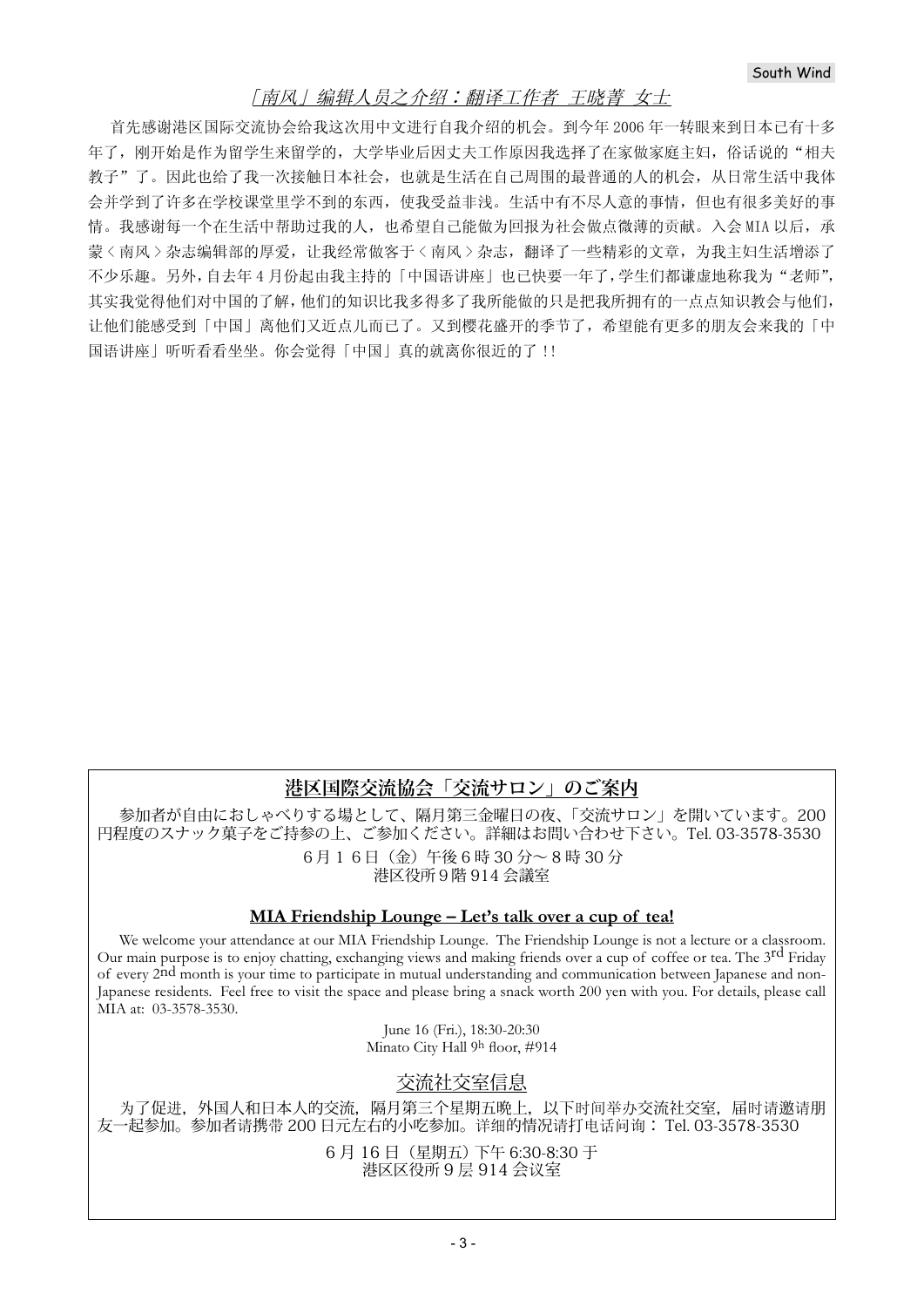## **スティーヴンス・はるみのアメリカ便り (46) たった5年で浦島太郎**

スティーヴンス・はるみ

[2006 年 1 月 21 日 ]

25 年近く前、アメリカ人と結婚して日本を離れ た私はその翌年に一度里帰りをしたきり日本に帰ら ないままあっと言う間に 5 年近く経ってしまった ことがある。5 年振りに生まれ育った故郷、気兼ね の要らない懐かしい土地へ帰るのはこの上なく嬉し かった。しかし成田空港に到着した時、自分がミス テリー・ゾーンに足を踏み入れる事になろうとは思 いもよらなかった。

飛行機から降りるや否や、私はまず母に電話をし たいと思った。父と弟が空港に迎えに来てくれる事 になっていて、母は実家で私の好物を料理しながら 待っているはずであった。公衆電話を探して見回す と、見覚えのある緑の公衆電話が 6 台ほど壁際に並 んでいるのが目に入った。10 円玉を手に私はその 電話の一つに歩み寄った。ところが、いくら探して もその電話器には 10 円玉を入れる穴がない。狐に つままれたような心地でよくその電話機を見ると、 「カードを挿入してください」と書いてある。「カー ドって?」一列にならぶ電話機を一つずつ見て行く うちにやっと最後に 10 円玉が使えるモデルを一台 発見、実家に電話する事ができた。電話に出た母に この事を話すと、「ああ、あなたはまだテレホンカー ドの事知らなかったわね」と笑った。私が前回里帰 りをした後、日本ではテレホンカードが市場に登場、 5 年の間にすっかり定着していたのだった。

実家に向かう道のり、父の車の後部座席で先ほど の電話事件からようやく立ち直りつつあった私は車 窓から外を眺めて、今度は自分がまるでガリバーに なってしまったような感覚に襲われていた。立ち並 ぶ家々、道路、車、目に映るすべての物がものすご く小さく見えた。なんでも大きくて、広々としてい るアメリカの景色に私の目はすっかり慣れてしまっ ていたのだ。

私は東京で育ったのだが、両親は私が 18 歳くら いになった時に千葉へ引っ越していたため、昔から の友人と久しぶりの再会をするためには千葉から東 京まで電車に乗らなければならなかった。ところが、 私にとって 5 年振りで電車に乗るという事は、まる で童話の中で海の底にある竜宮城でもてなされてい るうちに長い年月が過ぎ、故郷に戻った時には様子 がすっかり変わっていて途方にくれる『浦島太郎』 にでもなったかのような経験であった。東京へ出か けるため、実家の近くの駅へ行き、東京までの切符 を買おうと自動券売機の前に立ったのだが、そこで、 はたと困ってしまった。切符の自動券売機は新しい テクノロジーを取り入れ、そのデザインをすっかり 変えてしまい、私の記憶にある物とは似ても似つか ない物に変身していたのである。後ろで人が列を作 り始めたのでとっさに私は自動券売機から離れた。 2 ~ 3 分その機械と人びとが切符を買う様子を観察 するうち、ミステリーを解く事はできた。無事切符 を買う事はできたが、東京に向かう電車の中で私は 駅で起こった出来事を思い出しては吹き出しそうに なるのを必死にこらえなければならなかった。

これらのおかしな出来事は私が居ない間に日本 の技術が進歩したために起こった事であろう。つま り日本が変わって、私が変わらなかったために起き た事である。ここにもう一つ、逆に日本が変わらな いのに私が変わったために起きた出来事を紹介した い。

道を歩いていて、向こうから歩いて来る人と目が 会う事はよくある事だ。アメリカではさりげなく挨 拶したり、軽く微笑んだりしてすれ違うのが普通だ。 すっかりアメリカの風習に慣れてしまっていた私は これを無意識のうちに東京の街でやってしまった。 微笑んだ人から妙な顔をされて自分の行動が東京で は自然でない事に急に気がついた。日本では、向こ うから歩いて来る人と目が会うと大抵、何か見ては いけない物を見てしまったかの様に慌てて目をそら すのが普通だ。東京の街で習慣から視線の会った人 につい微笑んでしまった私はそっぽを向かれ、間抜 けに見えてはいけないと慌てて笑みを消さなければ ならなかった。

これらの経験をした事でその翌年から私は毎年 里帰りをするようになり、今のところ浦島太郎には 二度とならずに済んでいる。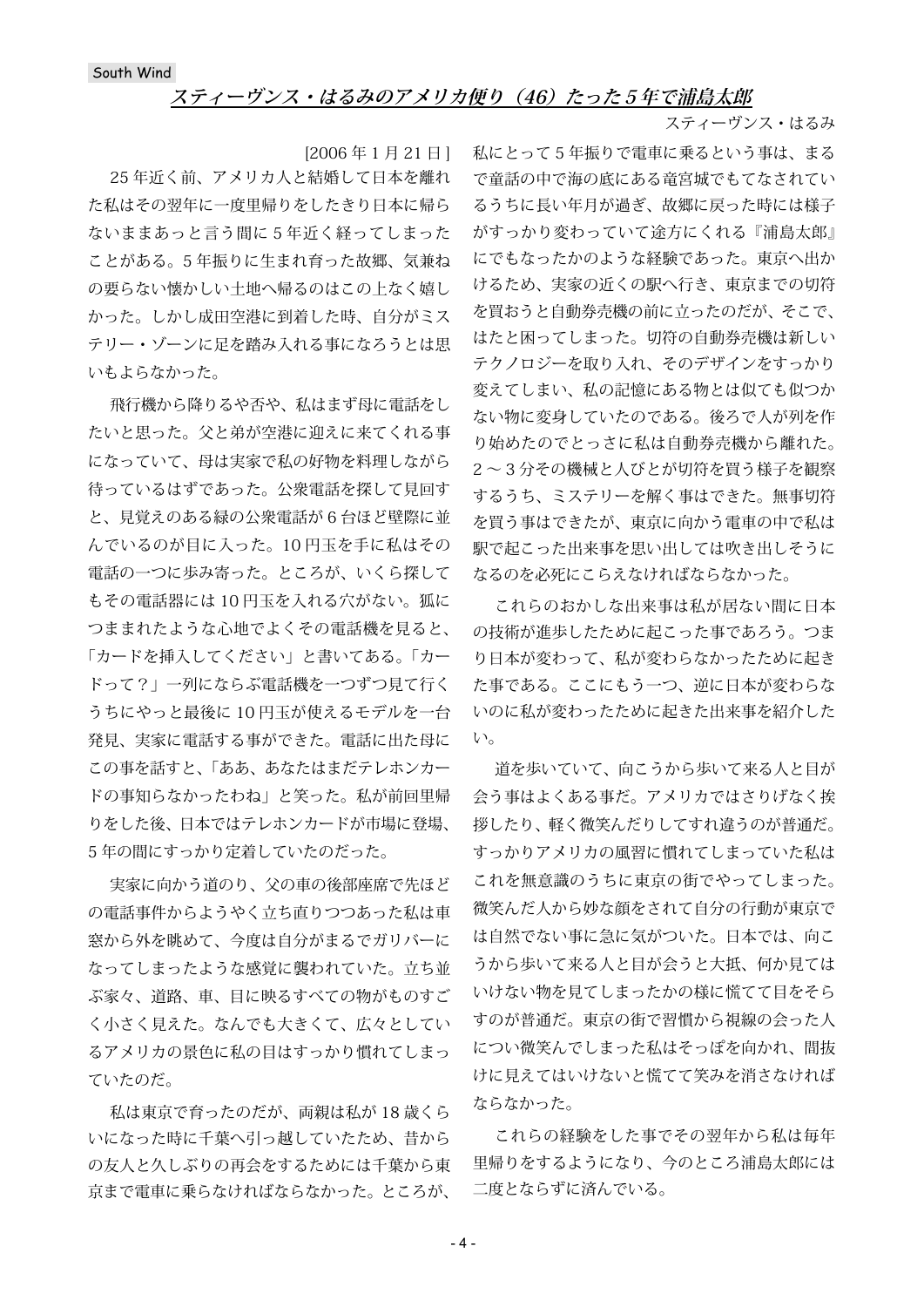#### A letter from the USA (46) It only takes five years to become "Urashima Taro."

#### Harumi N. STEPHENS

#### [January 21, 2006]

It is more than twenty years since I married an American and left Japan. I returned home to see my family the following year, then before I knew it, five years had passed quickly. I remember how excited I was after five long years to return home where I was born and grew up, a familiar place that is close to my heart. When I arrived at Narita airport, however, I didn't know that I was walking into a twilight zone.

As soon as I got off the airplane, I wanted to call my mother. My father and my brother were coming to the airport to meet me while my mother was home preparing my favorite dishes. I looked for a public telephone and I saw a half dozen familiar green telephones lined up against a wall. I walked up to one of them with a ten-yen coin in my palm. I immediately noticed that there was no slot for coins. Perplexed, I examined the phone closely. It said, "Insert card." "What card?" I continued to examine the rest of the telephones looking for a familiar machine that would take coins. I finally found one at the end. "Oh, yes, you didn't know about telephone cards, did you?" chuckled my mother on the other end of the phone when I told her what had just happened. Apparently, shortly after my last visit to Japan, telephone cards were introduced and quickly became the norm.

While I was recovering from the telephone incident on the way to my parents' house in the back seat of my father's car, I was feeling as if I had become Gulliver. The houses, the streets, cars, everything looked so tiny. My eyes were so used to seeing the cities in the US where everything is big and spacious.

I grew up in Tokyo and my parents moved to Chiba when I was about eighteen years old. I had to travel to Tokyo in order to see my old friends. Taking a train after five years was like becoming "Urashima Taro" a character from a Japanese children's story who was so lost when he returned home after being entertained as a guest for years in the palace in the ocean. I went to the nearest train station from my parents' house to go to downtown Tokyo. I needed to buy a ticket and I stood in front of a ticket vending machine. I knew I was in trouble. The technology and the design had changed dramatically, and it looked nothing like the machine I used to know. Realizing that a line had started to form behind me, I needed to step aside. I observed other people purchasing tickets and in just few minutes, the mystery was solved. It was easy to purchase the ticket I needed after all and I got on the train bound for Tokyo, but it was not easy trying not to burst into laughter thinking about what had happened at the station.

These funny incidents are due to Japan's advancement in technology. In short, Japan had changed and I had not.

Here is an incident that indicated that I had changed and Japan had not. When you walk along the street and look at a person who is walking towards you, sometimes your eyes meet. In the States, you can greet or just exchange smile. I had grown accustomed to doing so, and I did this in Tokyo without thinking. People gave me funny looks. Suddenly I realized that this was not natural in Japan. Usually, people looked away immediately as if they saw something they shouldn't. When I smiled at a person whose eyes met with mine in Tokyo the person quickly looked away and I had to wipe that smile off my face to avoid looking silly. After these experiences I have been returning home every year and I am no longer left with the feeling that I am "Urashima Taro."

## 美国来信 (46) 5 年就成了浦岛太郎

#### Harumi N. Stephens

#### $[2006 \n41 H 21 H]$

25 年前我与美国人结婚离开日本,次年回乡一次, 之后就过了5年才又回日本。时隔5年回到生养我的 故乡, 再踏上使我自由自在的土地, 高兴极了。但抵 达成田机场时, 想不到自己象走入了悬念世界。

刚下飞机, 我就想先给母亲打电话, 父亲和弟弟来 机场接我,母亲大概在家做好我喜欢的菜,等着我呢。 看到 6 部我记忆中的公用电话沿墙一溜排着,我手拿 10 元硬币走近了其中一部。但怎么也找不着塞硬币的 孔, 我不可思议觉得狐狸附身似地仔细观察那电话机, 上面写着"请插入电话卡。""什么卡?"我想, 逐台 看那一排电话,终于找到了可以用10元硬币的电话, 给家里打通了电话。在电话里跟母亲说起,她笑了: "你还不知道有电话卡呢。"我上次回乡后, 电话卡在 日本市场登场,5年中已经在市场上站稳脚了。

回家的路上, 我坐在父亲开的车后排坐位上, 刚 从电话事件恢复过来,看着车窗外的景色,这次我觉 得自己成了〈格利佛游记〉中的格利佛, 一到了小人 国, 房子、道路 • • 映入眼帘的东西都那么小 --我的眼睛已习惯了什么都大的、辽阔的美国景色。

我是东京长大的、18岁时父母搬到千叶, 我得从

千叶乘电车去东京跟久违的老朋友见面。 时隔 5 年乘 电车, 这次我象童、话中到了海底龙宫、经过很长时 间再回到完全改变了的故乡的"浦岛太郎。"来到家 附近车站, 自动售票机引进了新技术, 外观也完全改 变, 与我记忆中的售票机完全不同了。后边排了几个 人, 我退出来走到旁边。站了2、3分钟, 观察这机 子及人们如何买票, 终于解决了这个悬念。 票顺利买 好, 在去东京的车上想起在车站上的情况, 好不容易 忍着没笑出声。这些都是我不在时日本技术进步而发 生的变化。就是说日本变了,我没有变。这里介绍一 个日本没变,而我变了的例子。

走在路上, 常与对面过来的人目光接触。在美国一 般会自然地招呼一下, 轻轻微笑。我习惯了美国的风 俗,无意识地在东京街头向对方微笑,但对方很不自 然, 我才突然注意到。在日本, 与对面走来的人目光 接触时, 一般象什么也没看到似地慌忙错开眼光。在 东京街头为了避免别人误认是傻瓜, 我必须轻眼别处, 打消笑意。

经过这些事后, 第2年开始我每年都回日本, 就再 也没有发生第二次浦岛太郎事件了。

[翻译:王菲]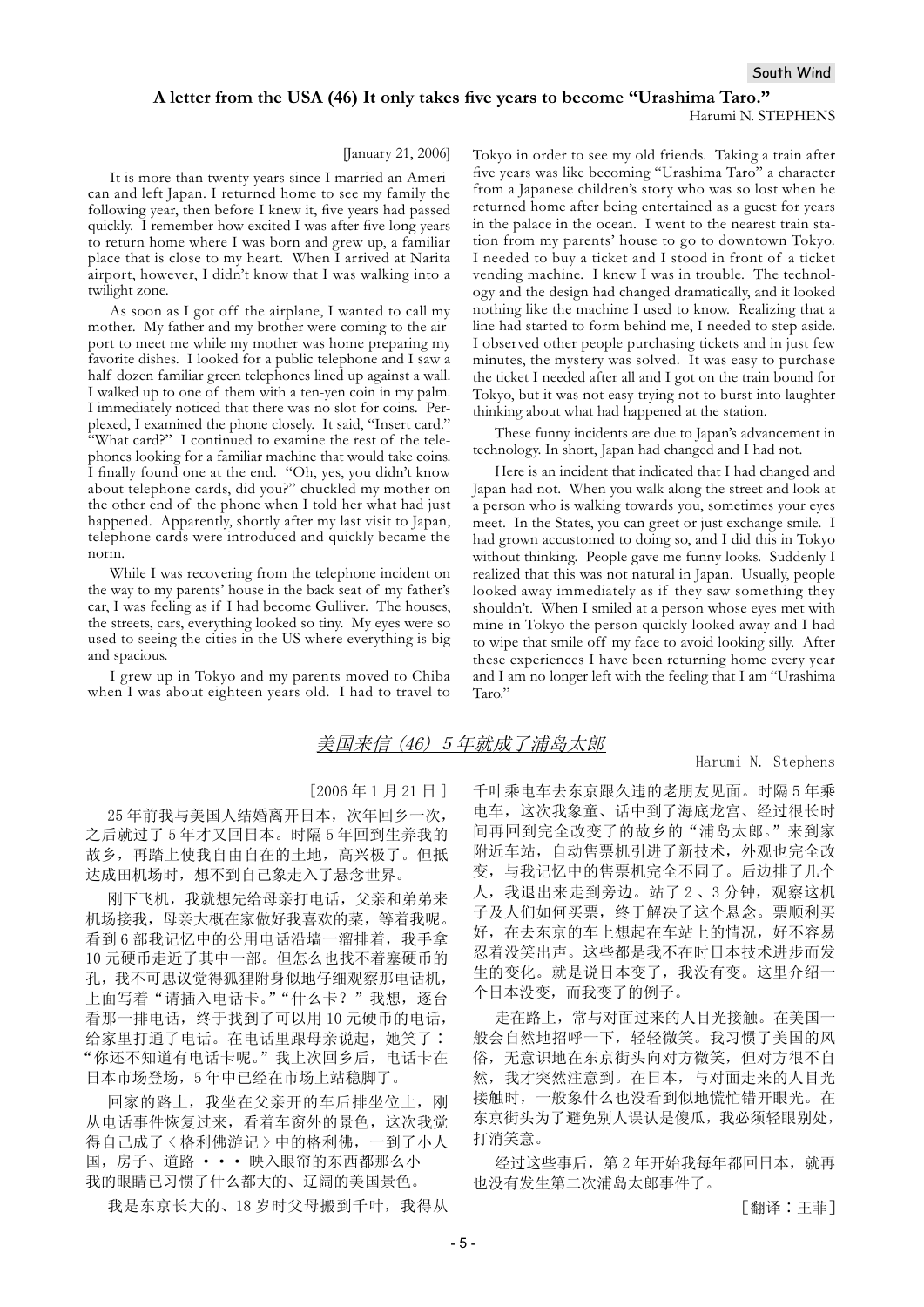[2006 年 2 月 19 日 ]

中国の戦国時代、燕の寿陵の若者が趙の都邯鄲に 行き、都会風の歩き方を真似たが十分に習得しない うちに国に帰ることになった。しかし、もとの歩き 方も忘れてしまったので、腹ばいになって帰ったと いう物語がある。この中国の諺は今の日本でも「邯 鄲之歩」と言われている。

僕の理解では、これも一種の逆カルチャーショッ クだ。

今まで僕はあまり祖国に帰っていない。昔は帰っ たとしても短期で、一週間以上滞在したことはな かった。厳密に言うと逆カルチャーショックを語 ることができない立場なのだ。しかし、「邯鄲之歩」 の現象は既に自分の身に発生している。

まず、日本語をまだマスターしていないのに、中 国語をも忘れてきている。日本語がまったく分から ない中国の友人と喋る時に、日本人にも分からない 中途半端な日本語を喋りだしてしまう。

言い訳として、日本の漢字と中国の漢字は微妙 に似ているし、微妙に似ていないことが挙げられる。 例えば「娘」という漢字は中国語にもあるが、子ど もではなく母親という意味だし、「手紙」は中国語 ではトイレットペーパーを意味する。難しいから、 混乱することも許されると思う。去年、初めて「South Wind」で中国語の翻訳を頼まれた時、実はかなりき つかった。ネット上の翻訳ツールが無ければ、本当 に書けなかったのである。中国人なのに、中国語を 忘れていることはやはり逆ショックだ。

更に今の祖国は激変の時代で。僕は何十年前の、

しかも地方のイメージしか記憶にない。だから中国 のことについて話をするときでも、今の勤務先の会 社の上司に「李さんは古いよ」と言われるまでになっ てしまった。僕は確かに今の中国をあまり知らない が、そのことは中国人だからやはり逆ショックだ。

日本語がうまくなるなら、まだいい。しかし僕は 日本に来てもう 12 年目になるのに、まだまともに 日本語を書けない。基本助詞の「てにをは」も上手 に使えない。大げさに言うなら、日本での日々の仕 事と生活は、ショックと逆ショックの中に挟まれて いる感じだ。

しかしここで負けたくはないので、僕は頑張る。 ショック、逆ショック、何でもいいから、来い。僕 は戦う。ショックを原動力にしたいのだ。娘は小学 4年生の時に日本に来た。成田空港で彼女に自販機 で缶ジュースを買ってやった。ジュースが落ちる音 で、子どもは床に何かが落ちたと思って床を探した が、缶がどこにあるのか分からなかった。あの時の 可愛い姿を僕は永遠に忘れない。本当に田舎から来 たのだ。しかしショックにはならない。子どもは今、 日本に慣れきっている。受験を乗り越えて、今では 学校で文学部の部長を務めるほどだ。娘さえショッ クに負けなかったので、僕が負けるはずはない。40 歳になった僕は、かなり渋い。年齢のせいではなく、 性格的に感動しにくくなった。ある意味では平凡す ぎて、ショックを感じなくなりつつある。

たとえ祖国に帰っても、あの燕の若者にならない ようにと祈りつつ、今、頑張って「South Wind」の 中国語翻訳を通じて中国語を復習している。

# **日本語で話す会 / "Let's Chat in Japanese"**

港区国際交流協会では、日本語を勉強していても実際に話す機会がない外国人の方、新しく友だちを つくりたい、話題に興味をお持ちの外国人の方を対象に「日本語で話す会」を毎月1回、土曜日に開いて います。LCJ ボランティアスタッフがお待ちしております。ぜひ一度、ご参加ください。

日にち: 5月 13 日(土)、6月10日(土)、7月8日(土)午前 11 時~午後 12 時 30 分

場 所: 三田 NN ホール スペース D (港区芝 4-1-23)

If you do not have any opportunity to speak it out in spite of studying Japanese, or if you want to make friends, and have an interest in discussion/exchange of opinions, you are welcome to join our LCJ, "Let's Chat in Japanese," meeting. Let's have great fun chatting in Japanese!! Feel free to join us.

Date: Saturdays, May 13, June 10 and July 8

Time: From 11:00 a.m. to 12:30 p.m.

Place: Mita NN Hall, Space D, 4-1-23 Shiba, Minato-ku, Tokyo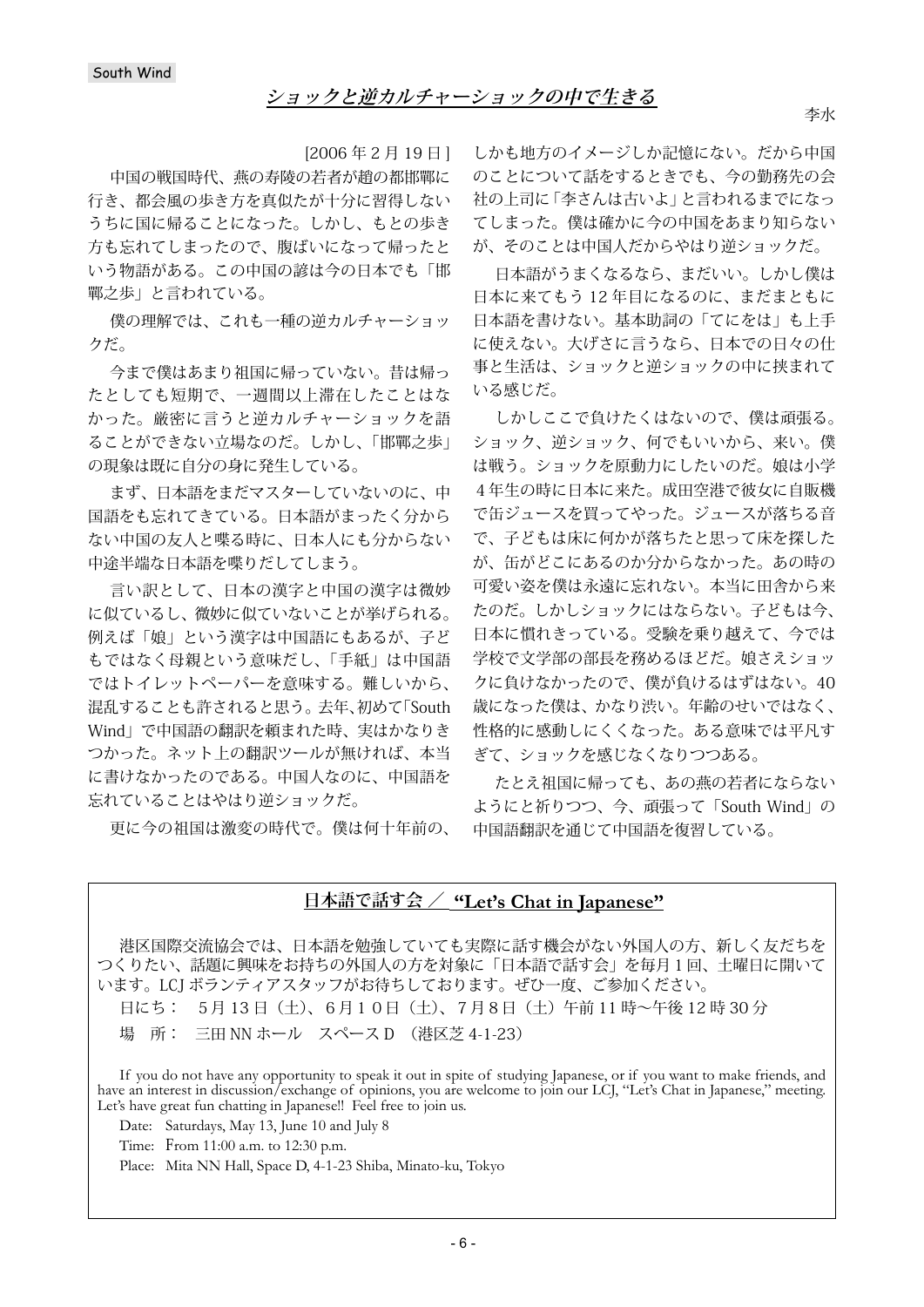### South Wind

### **Living in culture shock and in reverse culture shock**

#### [February 19, 2006]

In the age of the Warring States Period in China, there was a young man who lived in Shouling in Yan State who visited Handan, the capital of Zhao State. In Handan, he tried to master the elegant urban style of walking by imitating the walk of the urban people. Unfortunately, he had to return home to Shouling before he fully mastered the style. To his surprise, he found that he had forgotten the walking style of his native country and he had to crawl all the way home. This Chinese proverb is also known in Japan as "Footstep of Handan."

I understand this to be a kind of "reverse culture shock."

I haven't returned to my native country in recent years. When I was young, once in a while I returned home but for short trips, say not more than a week at a time. I might, therefore, not be the right person to talk about "reverse culture shock," yet the effect of the "Footstep of Handan" is growing on me.

First of all, my knowledge of the Chinese language is gradually fading while I am still far from mastering the Japanese language. When I'm talking with a Chinese friend, all of a sudden I use Japanese words which even the Japanese might not understand.

If I am permitted, following are my excuses: the characters used in Chinese and Japanese have subtle commonality, yet at times there are subtle differences in the meaning. For example, the character " 娘 " (girl) is also found in Chinese but in China means " 母 " (mother). The Japanese characters " 手紙 " in China mean "toilet paper." While we use the same or similar characters, subtle differences in meaning often confuse us. Last year for the first time I was asked to translate an article for "South Wind" and for me the job was intense. It was almost impossible for me to finish the job without the help of the internet translation tool. It surely is reverse culture shock for a Chinese person to forget his own Chinese language.

Furthermore, at the moment my dear country is in the midst of big changes. The memories that I have of my native country are those of more than 10 years ago and they are of a remote countryside. My superiors in my company always remind me that my opinions are outdated. I have to admit that I know little about my own native country, and as a Chinese it is a reverse culture-shock to me.

If my study of the Japanese language makes steady progress, I will be content. Nearly 12 years have elapsed since I arrived in Japan, yet I still cannot write Japanese characters adequately. I still cannot use basic particles, (te, ni, wo, ha) properly. If I'm allowed to express my present standing I would say I am squeezed between culture shocks and reverse culture shocks.

Yet, I do not want to be a loser. Be they shocks or reverse shocks, I am always ready to face them. I'll absorb all these shocks and have the energy to cope. My daughter came to Japan when she was in 4th grade of primary school. On her arrival at Narita I bought her a canned juice at a vending machine. When she heard the sound of the can dropping down, she started looking for the can on the floor so she could pick it up. I will never forget her cute figure. She came from the country side, yet she did not undergo any shock. She is now fully accustomed to her life in Japan. Having undertaken various examinations, she is presently the manager of the literature club at school. My daughter was successful in overcoming various shocks, so why not me!

At the age of 40 I have become somewhat quiet—not because of my age, but probably because of my character I've become harder to move—in some ways, too "average" and harder to shock. I'm trying to restudy my native language through the translations for the "South Wind" in the hope that when I have a chance to return to my native country I will not be like the young man from Yan.

[Translated by: A. KUSHIMA]

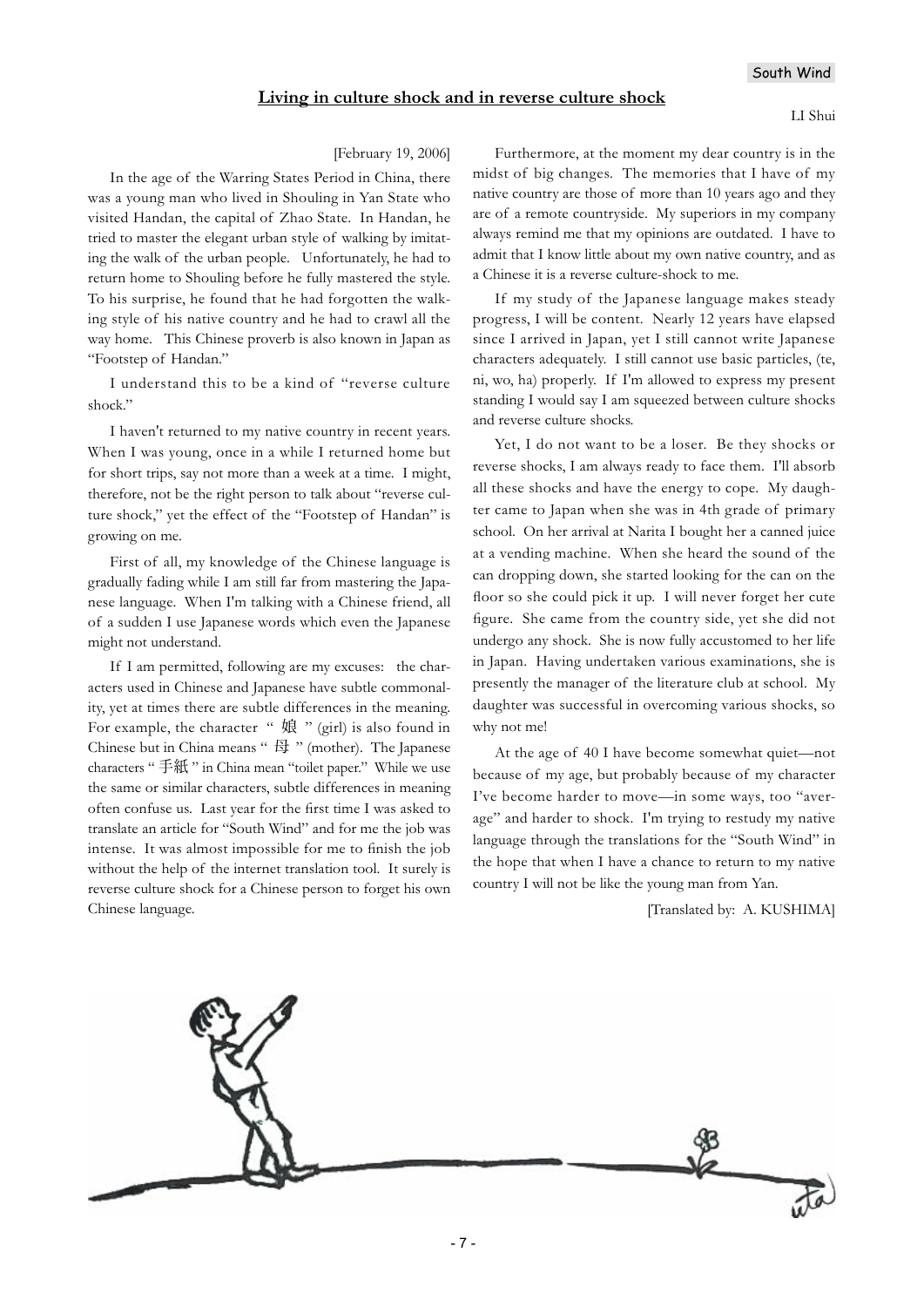$[2006 \n452 \n419 \n41]$ 

[邯郸学步] 说得是, 中国战国时代的故事。燕国 寿陵的年轻人到赵国的首都邯郸去学时尚的都市风步 行法。还没有充分地学会之前, 这位年轻人就返回了 祖国。不幸的是, 这位年轻人竟然把原来的走法也忘 记了, 就只好趴着返回了祖国。现在这个中国成语在 日本有时也被引用,叫做「邯郸之步」。

按照我的理解,这也是一种逆文化冲击。

现在我很少回祖国。从前即使短期回国, 也没有过 逗留一周以上的时候。严格的说,我是没有谈逆文化 冲击的资格的。可是即使在日本,「邯郸学步」的现 象已经发生在我的身上了。

首先, 我还没有掌握好日语, 就开始忘记中文了。 与完全不懂日语的中国朋友说话的时候,有时也会冒 出连日本人也不明白的奇怪的「日语」。

我想辩解的是, 日语的汉字和中文的汉字既微妙地 相似,又微妙地相异。譬如日语「娘」这个汉字,在 中文里不是女儿, 而是母亲的意思。中文的汉字「手 纸」的日语意思「信」更是驴唇不对马嘴。因为比较难, 容易混乱,我很希望得到宽恕。去年,第一次为「南风」 作中文翻译的时候, 其实相当困难。如果没有网上的 翻译工具, 真的是很难翻译。可是作为中国人, 忘记 中文的事还是让我震惊。

现在的中国是激变的时代。在我的记忆里的祖国,

主要是十几年前, 我的出身地的印象。甚至在公司 里聊到关于中国的时候,常常被上司说「小李,你过 于陈旧了吧」。祖国现在的情况,我的确知道的不多, 作为一个中国人,我很惭愧。

如果日语很好,还说的过去。可是我来日本已经是 第12个年头了,还写不好象样的日语。基本的助词[te ni wo ha」也用不好。说得夸张点, 在日本每天的工 作和生活,都是在冲击和逆冲击中度过的。

可是我不认输,我会努力。无论是文化冲击,还 是逆文化冲击都可以战胜。我想把冲击做为原动力。 女儿小学4年的时候来到了日本。在成田机场女儿在 自动贩卖机里买了瓶果汁。女儿听到果汁瓶落下的声 音, 就在自动贩卖机周围的地板上找来找去, 果汁瓶 掉到哪里也不明白。我永远也不会忘记那个时候女儿 可爱的身影。真是从乡下来的样子。可是女儿没有震 惊。孩子非常迅速地习惯了日本。通过了私立中学考 试, 现在甚至在高中里担任文学课外活动小组的组长。 既然连女儿都没输, 我也不可能输。

我现在40岁了,自我感觉相当涩。不是年龄的原因, 而是性格已经变的很难被感动。从某种意义说因为过 分平凡, 已经不容易感觉到震惊了。

我为自己祈祷着, 即使回祖国, 也不愿意象那位燕 国年轻人一样。所以, 我努力着, 通过「南风」的中 文翻译来复习自己的中文。

## 英語で異文化再発見 / **"Let's Rediscover Japan"**

港区国際交流協会では、英語による「異文化再発見」の会を毎月原則第二または第三土曜日に開いて います。

日本について、知っていると思っていても、まだ見落としていることがあるかもしれません。また、海外 のことを知ることで、日本のことを知ることもあるかもしれません。

このプログラムでは、毎回、スピーカーが一つの話題を提供します。スピーカーのお話を聞くだけで なく、参加者同士のフリーディスカッションの時間もあります。

興味をお持ちの方、ぜひ一度ご参加ください。新しい発見があるかもしれません。

日にち: 5月 13 日(土)、6月10日(土)、7月8日(土)午後 1 時 30 分~ 3 時 30 分

場 所: 三田 NN ホール スペース D(港区芝 4-1-23)

This program for rediscovering Japan is conducted in English. Meetings are held monthly on the second or third Saturday. Can you fully and confidently express yourself when discussing Japan and your own country? There may be some things you have overlooked or features which you will want to reexamine after hearing someone else's ideas. Meetings include time for free discussion among participants. Everyone is welcome!

Date: Saturdays, May 13, June 10 and July 8

Time: From 1:30 p.m. to 3:30 p.m.

Place: Mita NN Hall, Space D, 4-1-23 Shiba, Minato-ku, Tokyo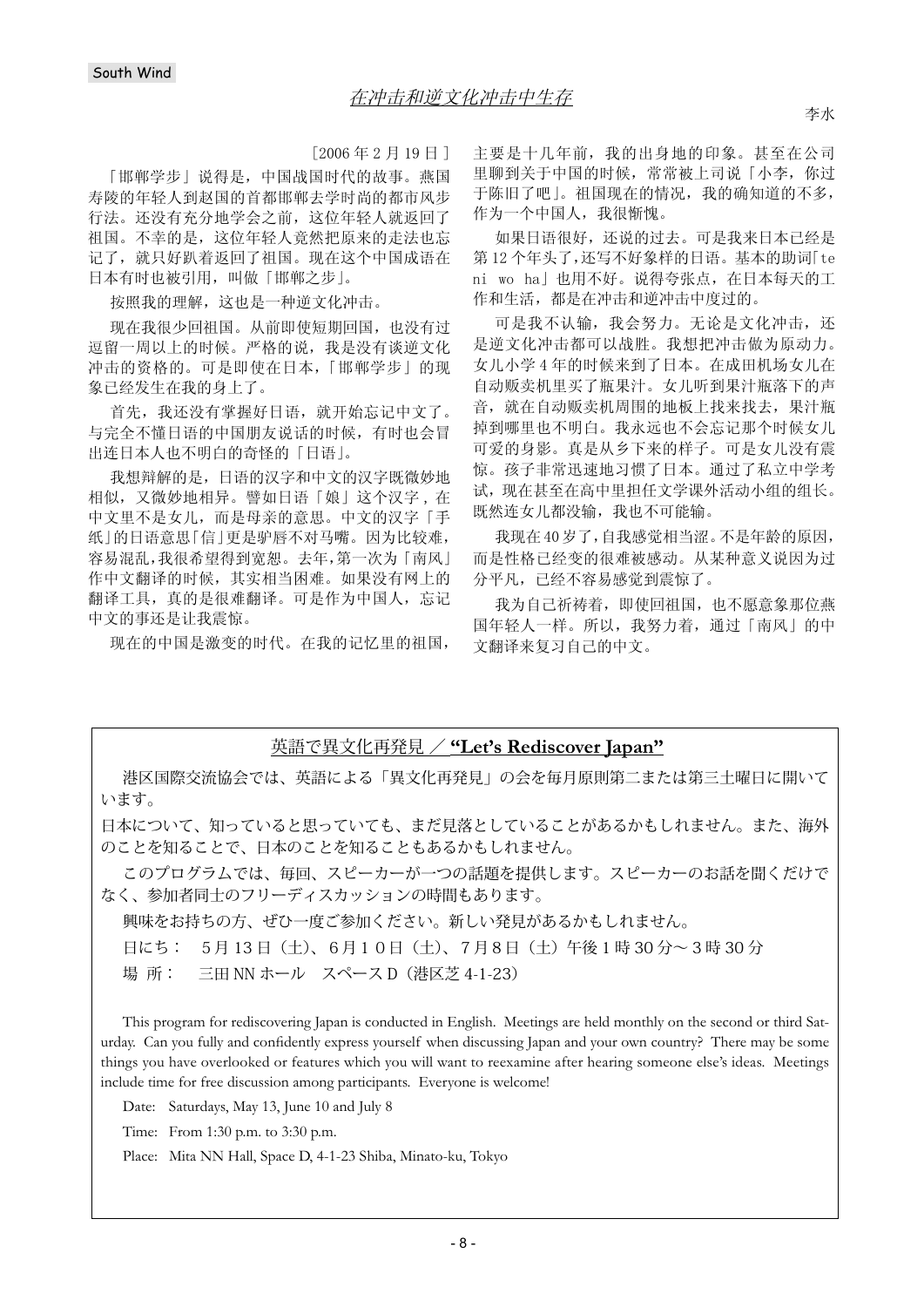## **日本豆知識 (1) -熨斗袋**

贈り物をするとき、用途によって利用する「水引」の形が違うので覚え ておくと便利です。「水引」には大別して「花結び」( はなむすび ) と「結切 り」( むすびきり ) があります。「花結び」は、簡単に解けて何度も結び直せ ることから、繰り返しお祝いしたい時に使います。一方、「結切り」は固く 結ばれ解けないことから、結婚の時と、二度と繰り返したくない弔事関係や 病気や災害のお見舞などに用いられます。



### **Japanese culture - one-point information column (1) Mizuhiki: decorative Japanese cord made from twisted paper**

It is important to know that, when you give someone a gift, the shape of the decorative cord used on the item differs, depending on the occasion. Mizuhiki may be roughly divided into hanamusubi (rosette or flower knot) and musubikiri (cut knot). Hanamusubi can easily be untied and retied any number of times, so it is used for felicitous occasions to show that we want the happiness to be repeated. On the other hand, kirimusubi is tied tightly and cannot be untied, so it is used for marriages, and sad events that we would not like to be repeated such as deaths, illnesses and disasters.



# 包装丝带的系法

赠送礼物的时候, 如果按用途记住包装丝带的系法, 就很方便。包装丝带 的系法大致分为「活结」和「死结」。「活结」反复系多少次都可以容易地解开, 意在祝愿好事再来。「死结」则是紧的无法解开,用于恭贺新婚,或是丧中、 难中等等不希望重现的问候。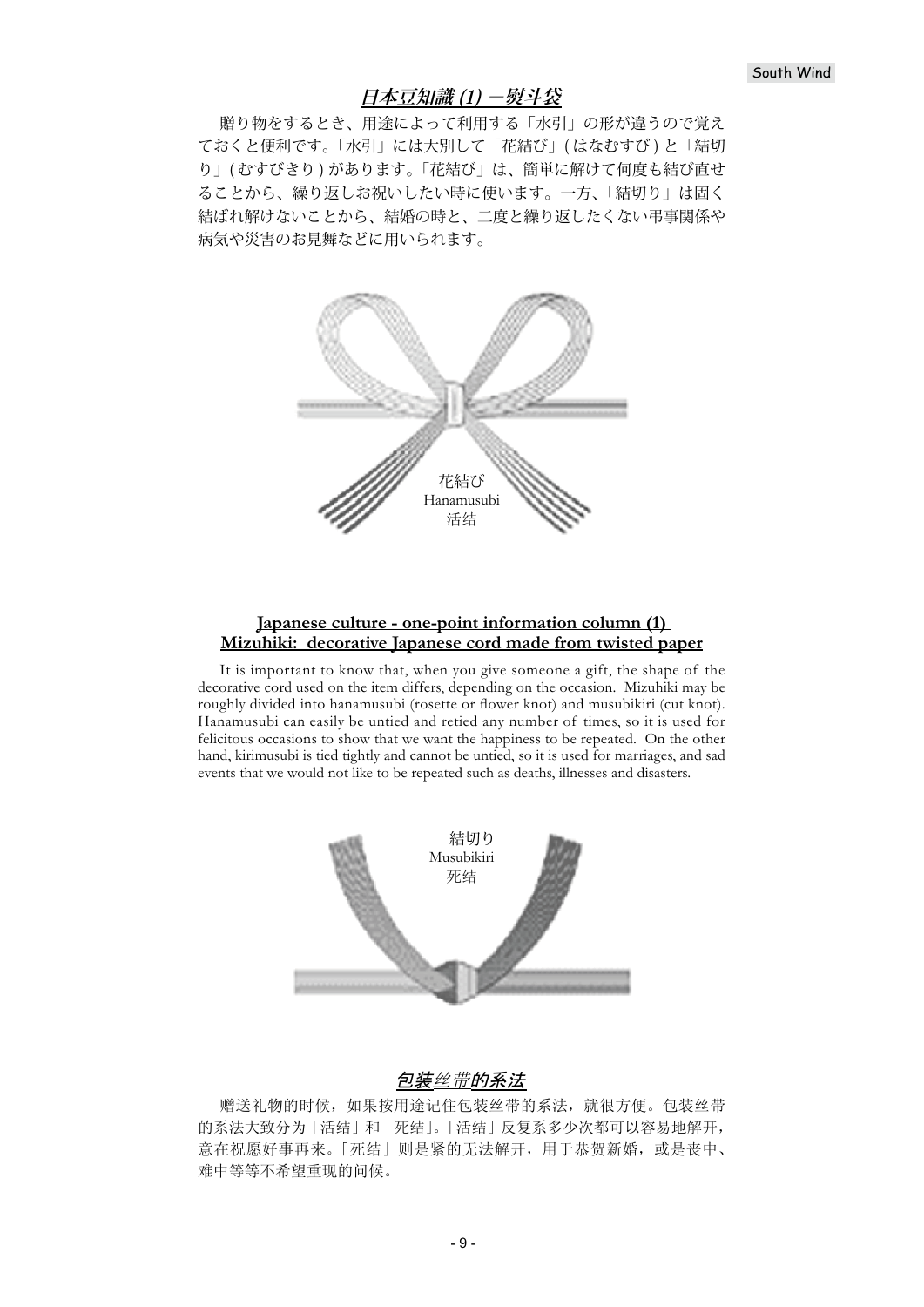[2005 年 12 月 13 日 ]

ニューヨークでアメリカ人の友人と話していた とき、私はよく、なぜ私たち日本人はそんなにしょっ ちゅう謝っているのかと尋ねられました。確かに、 「申し訳ありません」や「失礼しました」など、日 本語には謝る表現が多くあり、時に日本人はこれら の表現を多用するために過度に謙遜しすぎ(卑下的) であると批判を受けることがあります。

私たちはアメリカ人がめったに"sorry"と言わ ないと信じがちですが、それは(「アメリカ人のや り方」や「"No" といわない日本人」などの) 多く の書物の中でそう言われていることに理由がありま す。しかし、当然私たちは、アメリカ人の中にも無 礼な振る舞いをした時や間違った時に"sorry"と言 う人がいることを知っています。また、彼らは誠意 を表して相手に"sorry"とも言います。アメリカ人 の中にも、高慢な人や横柄な人もいればそうでない 人もいます。同じように、日本人の中にも"sorry' と言う人もいれば言わない人もいますし、高慢で横 柄な人もいればそうでない人もいます。アメリカに 住んでいる日本人の中には、これがアメリカのやり 方だと誤信して、時々"sorry"と言わずに無礼な振 る舞いをする人もいます。ただ、これらは、正に彼 らの性格によるものです。

ではなぜ、こういう議論が起こるのでしょうか。 それは私たちが、"sorry"に内在する二つの意味を 混同しているからではないでしょうか。ここでの "sorry"には二つの意味があります。一つは「礼儀 としての"sorry"」(紳士でいること:社会的マナー) と、もう一つは「謝罪としての"sorry"」です。

"Sorry"という言葉の意味を二つに分けて再度考 えてみると、私たちは本当に謝ってばかりいるのか どうかが見えてくると思います。そこで、この想定 が必ずしも正しいかどうかはわかりませんが、以下 のように分析してみました。

[ 儀礼としての SORRY]

1. アメリカ人は儀礼 / 礼儀をあらわすため、 "sorry"や"excuse me"とよく言う

2. 日本人(特に現代の人びと)は儀礼 / 礼儀 をあらわすため、「すみません」や「失礼します」 とはめったに言わない

[ 謝罪としての SORRY]

1. アメリカ人は謝罪のためにめったに"sorry" と言わない

2. 日本人は謝罪のために「すみません」とよ く言う

少なくともアメリカ東海岸では(私はニューヨー クしか知りませんが)、"sorry"や "excuse me"は 「社交辞令」(つまり、礼儀のための言い回し)だ と言えます。ニューヨークの人は他人に対してよく "sorry"や"excuse me"と言いますが、彼らは反射的、 無意識にその言葉を発しているように感じます。私 はアメリカの人すべてあるいはニューヨークにいる すべての人について知っているわけではありません が、一般的には、"sorry"と言うことは、女性にド アを開けたり、代わりに荷物を持つのと同じような ものです。それは良いことですよね。公共の場でそ んな振る舞いをしている人を見るのは心地良いです から。

「儀礼としての"sorry"」に関して、私の印象では、 アメリカ人は日本人よりもずっと丁寧で洗練されて いるようです。彼らには社会マナーが身についてい るため、公共の場で"sorry"ということに躊躇しま せん。一方、去年日本に戻ってきて、私が怒りを覚 えた大きな逆カルチャーショックは、皆が「儀礼と しての"sorry"」にほとんどといっていいほど注意 を払わないことでした。エレベーターに乗る時や降 りる時、あるいは他人とぶつかりそうになった時で さえも(!)不気味なほど無言で、公共の場で言葉 を発しません。私から見ると、知らない人に話しか けることに怯えているようにも、また逆に、自分本 位になっているようにも見えます。

日本人である私たちが考えなければならないこ とは、「儀礼としての"sorry"」にもっと敏感になる ことだと思います。言い換えれば、公共の場でもっ と"sorry"と言うべきです。そうすればもっと人と コミュニケーションするのに十分な信頼を感じるこ とができ、最終的には「謝罪としての"sorry"」を 乱発する必要もなくなるのではないでしょうか。

### **Reverse Culture Shock ---- Japanese who don't say "Sorry"**

#### Eiko NOMOTO

#### [December 13, 2005]

When I was talking with American friends in New York, I was often asked why we Japanese say "sorry" so much. Indeed, we have several terms of apology such as "moshiwake arimasen" or "shiturei shimashita," and we Japanese are often criticized for being excessively humble, as we use these terms too much.

We tend to believe that Americans rarely say "sorry" because many Japanese books ("American's way", "Japanese who don't say 'No'" or something like that) say so. Of course, however, we all know some Americans do say "sorry," when they behave badly or make mistakes. Moreover, they say "sorry" to people to show their sincerity. Among Americans, some are snobbish or arrogant but some are not. Equally, among Japanese, some do say "sorry," and some don't. Some are snobbish or arrogant but some are not. Some Japanese living in the US sometimes behave badly by not saying "sorry," misunderstanding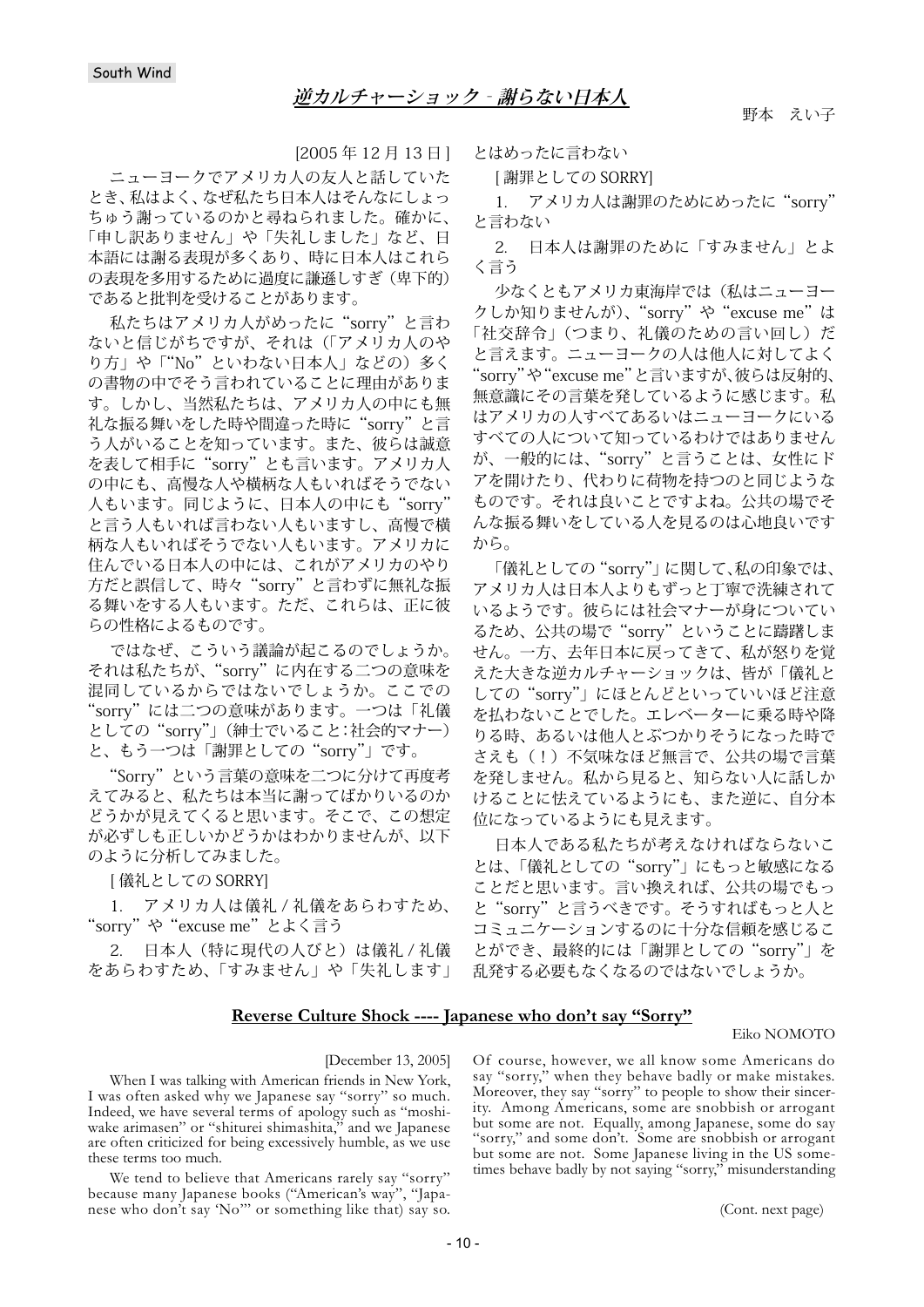#### **Reverse Culture Shock ---- Japanese who don't say "Sorry"**

(Cont. from previous page)

and thinking that that is the American way. It, however, really depends on their personality.

Why has this discussion arisen? I could say that we have mixed up the two meanings of "sorry." "Sorry" here has two meanings.... One is "sorry' for courtesy" (being polite: social manners) and the other is "'sorry' for apology."

A reasonable answer may be found as we reconsider whether we really are apology-lovers, if we divide this word into its two meanings. I'm not sure my assumptions are right, but my analysis is as follows:

[SORRY for COURTESY]

- 1 Americans are more likely to say 'sorry'/'excuse me' for courtesy/politeness.
- 2 Japanese (especially today) rarely say 'sorry' for courtesy/politeness.

[SORRY for APOLOGY]

- 1 Americans rarely say 'sorry' for apology.
- 2 Japanese are more likely to say 'sorry' for apology.

I could say, at least on the East Coast of the US, (I only know New York, though) that "sorry" and "excuse me" are

"social terms" (I mean, terms for being polite). People in New York often say "excuse me" or "sorry" to others. I feel they say it automatically, unconsciously. I don't know about all Americans or New Yorkers, but in general saying "sorry" is the same as opening a door for a lady, or carrying her bags. It's OK, because in public, we feel comfortable seeing someone behaves like that.

About "'sorry' for courtesy," in my impression, Americans are more polite and sophisticated than Japanese. They have good social manners, so they don't hesitate to say "sorry" in public. Meanwhile, one BIG feeling of reverse culture shock that angered me soon after I came back in Japan was that people rarely paid attention to "sorry for courtesy." People in public are heavily silent, even when they get on and off an elevator, or when they almost bump into others! They seem to be frightened to talk to people they don't know, or conversely, they seem to be selfish.

One important thing that we Japanese should consider is to be responsive to "sorry for courtesy." In other words, we should say "sorry" in public. We'd do well to feel comfortable enough to communicate with others, and finally, we won't have to toss "sorry for apology" around.

## 逆文化冲击 - 不道歉的日本人

野本 Eiko

 $[2005 \n45 12 \n45 13]$ 

在纽约和美国友人聊天的时候, 人们总是问我为什 么日本人总是道歉。的确, 「对不起」, 「失礼了」等等。 日语里有许多表现歉意的语句。日本人时常由于过分 道歉而受到批判。

我们总是认为美国人很少说"Sorry", 那是因为 许多书中也是这样写的(美国式行为方式, 不说"No" 的日本人等等)。当然我们也知道美国人有了无礼 的行动, 或者犯了错误的时候也说"Sorry"。并且他 们为了表示诚意时, 也向对方说"Sorry"。美国人 中既有傲慢专横的人, 也有不是这样的人。同样日本 人中也有说"Sorry"的人,也有不说的人。当然专 横跋扈的人也是有的,谦虚礼貌的人也是有的。在美 国居住的一些日本人, 误解了美国的做法, 也有不说 "Sorry"的无礼的人。这正是这些人的本性的表现。

那么为什么会产生这样的议论呢。我想这可能是 因为我们混淆了"Sorry"的两种内在含义。在这里 "Sorry"有两种意思。一是作为礼仪的"Sorry"(具 有绅士风度的社会礼仪),另一个是道歉用的"Sorry"。

如果将两种"Sorry"分别来考虑, 就会看出来我 们是否真的过分道歉了。我的想法并不一定正确,下 面让我们来分析一下。

[作为礼仪的"Sorry"]

1. 美国人为了表现礼仪,经常说"Sorry"和"Excuse  $me$ ".

2. 日本人 (特别是现在的人们)很少为了表示礼 仪而说「对不起」,「失礼了」。

[作为谢罪的"Sorry"]

- 1. 美国人为了谢罪很少说"Sorry"。
- 2. 日本人为了谢罪总是说「对不起」。

至少是在美国东海岸(我所知道的只有纽约) "Sorry"和"Excuse me"是社交辞令(作为礼仪的 巧妙说法)。纽约人总是对他人说"Sorry"和"Excuse me"。我觉得他们是条件反射式地,无意识地说出来的。 我不可能知道所有的美国人, 或者所有的纽约人的情 况。一般地说来, 这就好像是在公共场合看到了帮助 女性开门, 或者拿行李一样的行为, 总是令人感到愉 快的。

关于作为礼仪的"Sorry", 在我的印象里, 美国 人比日本人谨慎认真遵守他们洗练的社会规范。在公 共场合说"Sorry" / "Excuse me"的时候没有什么 踌躇。相反,我去年回到日本,受到的反文化冲击是, 日本人几乎不注意作为礼仪的"Sorry"。在乘降电梯 的时候, 甚至和他人相撞的时候, 也令人恐惧地沉默 着。在公共场合中几乎不说话。在我看来, 害怕和素 不相识的人说话,反过来说也是自我本位。

我们日本人应当考虑的是更加敏锐地感受作为礼 仪的"Sorry"。这样一来就能够更好地与他人交流, 正确地向对方传达自己的意思。也就不必乱发作为谢 罪的"Sorry"。

[翻译:李水]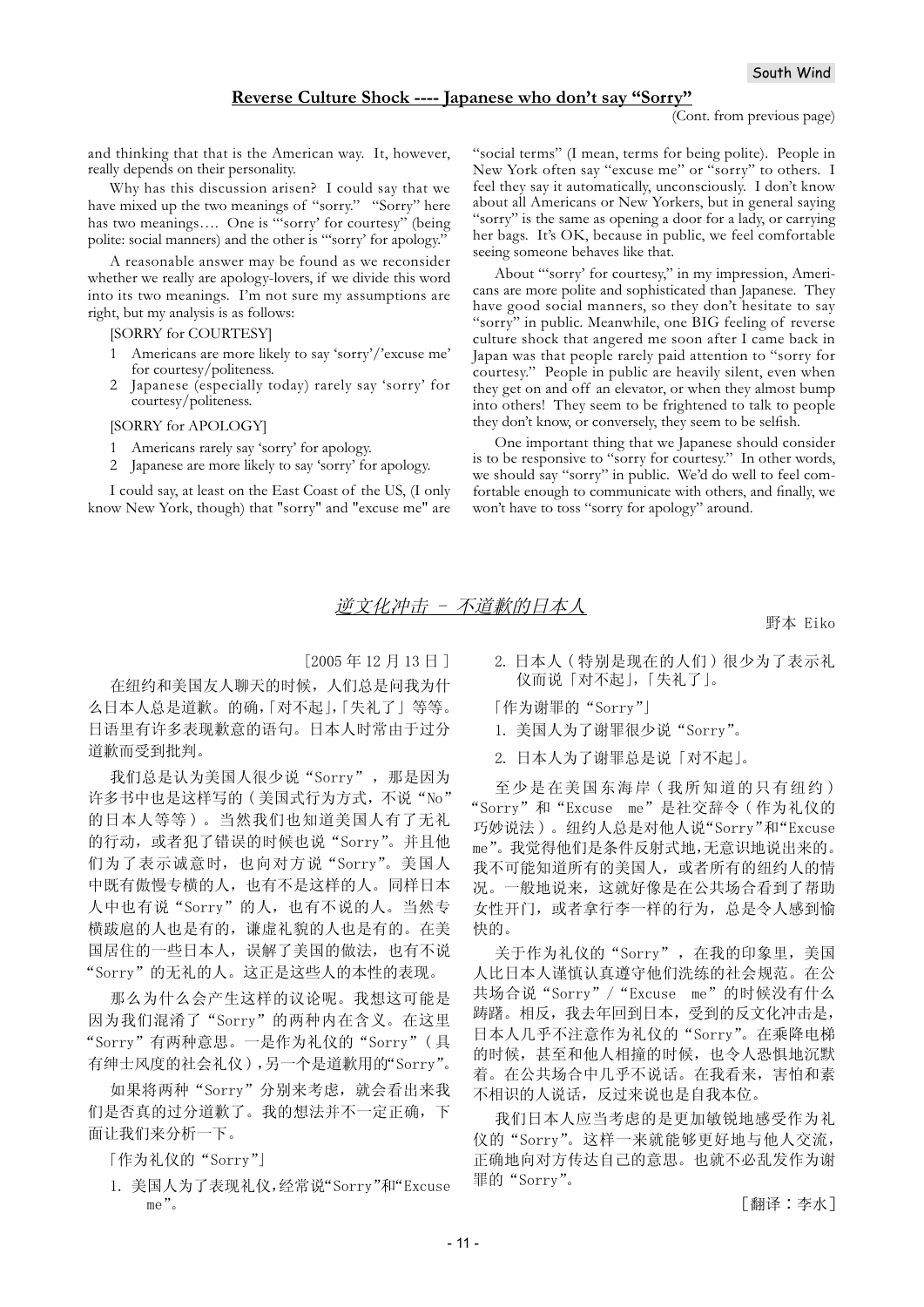岩船 雅美

[2006 年3月6日] タイに赴任して 8 年目の今年、6 月に日本に帰国 することになった。

四捨五入すれば 10 年になんなんとするこの長年 月、タイもずいぶんと変わったが日本も変わったこ とだろう。

「…日本に適応できるかな?」「…適応できるかし ら?」と、冗談半分真剣半分で夫婦の会話をしてい たら、猫が 2 匹、「メーオ」(meew)と鳴いた。タ イ語で鳴いているから、やはり適応の心配をしてい るのかもしれない。しかし、日本のキャットフード の品質は世界一である。バンコクでキャットフード の輸出を手がけている友人から聞いた話だ。品質検 査のため、彼女のオフィスでは、毎朝、商品のキャッ トフードを試食するのだそうである。猫の場合は食 事が主要な懸案事項であろうが、適応は 100%保証 して間違いない。ちょっと寒いかもしれないけど。

人間の方は、日本文化探検が楽しみなのである。

以前、日本から来た友人に最新の携帯電話を見せ てもらったら、機能が多すぎて何が何やらサッパリ わからなかった。携帯電話でJRの改札を通れると も聞いた。自動販売機でジュースが買えるとも聞い た。テクノロジー生活は、どこまで進んでいるのか? 楽しみなのだ。これまでは、一時帰国するたびに、 JRの券売機のシステムが変わっていてキップを買 うのにまごまごしてしまったが、今回はどうなって いるだろう?

ヨドバシカメラでは、タイ人のお客さんの会話 に耳を済ませてみたい。いったいどんな商品が売 れ筋なのだろうか?新宿では、タイ料理屋にも行っ てみたい。在日タイ人たちは、どんな暮しをしてい るのだろう?なにしろアジア一の大都会、東京であ る。単一民族やら単一文化やらでおさまっているワ ケがない。久しぶりに MIA(港区国際交流協会)の Let's Rediscover Japan にも参加したいですね。どん な Rediscover があるだろう?

日本料理もキリンビールも日本酒も楽しみだ。ま ろやかな日本の水を飲むのも待ち遠しい。夕暮れの 時間の散歩も楽しみたい。タイは、すぐに陽が暮れ てしまうのが不満だ。日本の夕暮れのひと時をじっ くりと楽しみたいのである。

…と、やりたいことのリストは長く続いている。 だが、最大の楽しみは、僕が感じるであろう、逆カ ルチャーショックである。どんなことに戸惑うのだ ろう?怒るのだろう?悲しむのだろう?そして嬉し くなるのだろう?今はまだ、想像がつかない。

このショックを通じて、僕が、長期間のタイ滞在 でどんな out of the box な視野を得たかがわかる筈 だ。きっと、以前は気がつかなかった日本文化の側 面に気がつくだろう。

楽しみだ。 ちょっとだけ心配もあるけれど…。

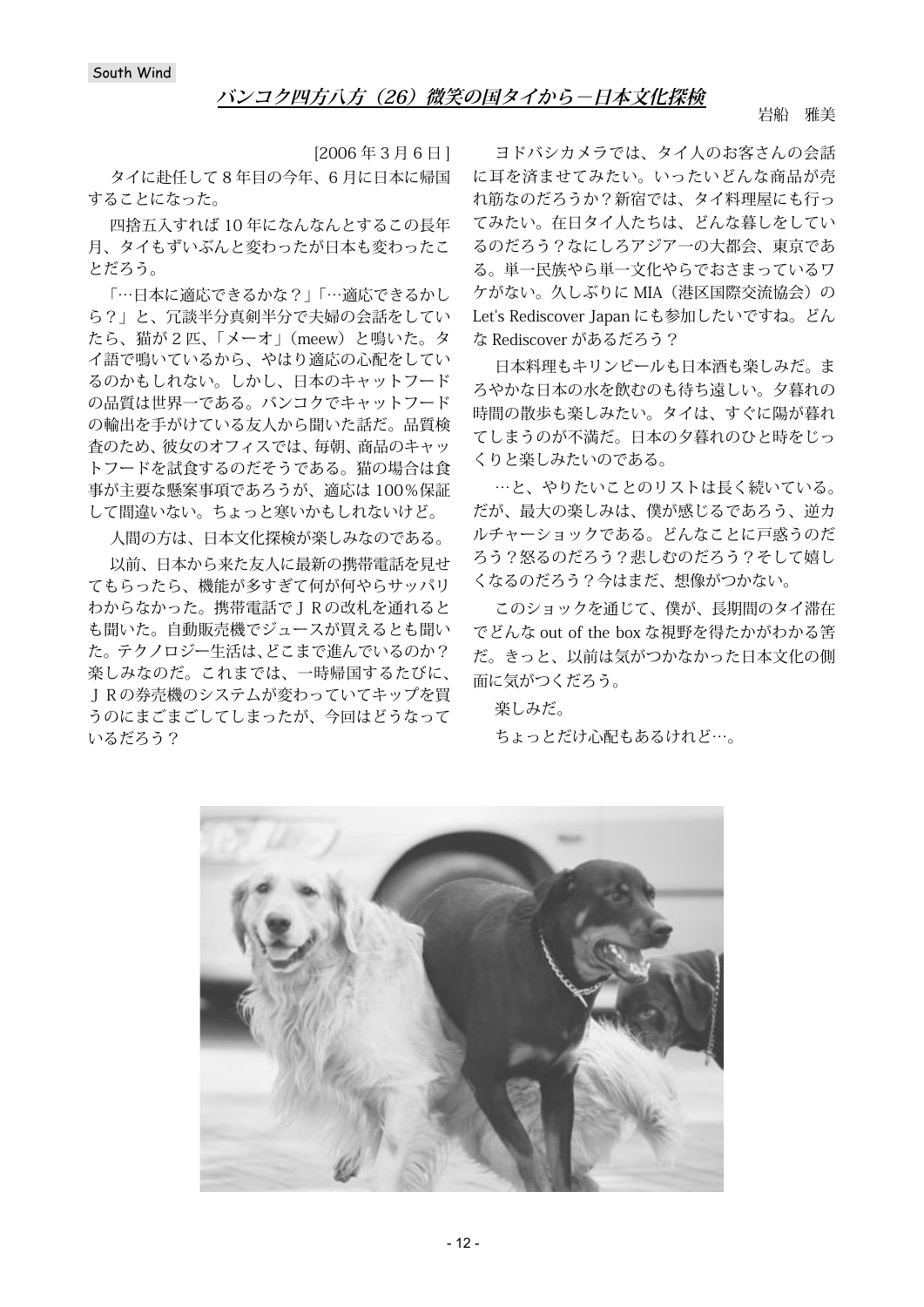### **All Directions of Bangkok (26) From Thailand-The Exploration of Japanese Culture**

[March 6, 2006]

In June of this year, eight years after the NGO I work for sent us on assignment to Thailand, we will finally return to Japan. We've been here such a long time—practically a decade, if you round up the years. Thailand has changed so much in that time but surely Japan has changed a great deal as well.

"I wonder if I can readjust to life in Japan."

"Hmm. I wonder if I can."

While my wife and I half-joked about our return to Japan, our two cats joined the conversation. Since they meowed in Thai, they too must be anxious about whether or not they can adapt to life in Japan. But Japanese cat food is the best in the world. I heard that once from a friend in Bangkok who imports cat food. She said that every morning in her office, for quality control, she and her colleagues sample cat food. Since food is a matter of utmost importance to cats, their adaptation is 100% assured. But they may feel a little cold in Japan.

The humans in the family are looking forward to exploring Japanese culture. A while ago, when a friend from Japan showed me the latest model of cellular phone, there were so many functions I had no idea how it worked. I hear that you can now pass through JR ticket wickets using just a cell phone and that you can buy juice from a vending machine using your phone. How has high-tech life progressed in Japan? I'm looking forward to finding out. On past visits to Japan, the ticket-vending machines at JR stations had

changed so much that I had trouble buying tickets. How will it be this time?

I want to go to Yodobashi Camera and listen in on what customers from Thailand are saying. What kinds of products are selling well? In Shinjuku, I want to try the Thai restaurants. What is life like for Thai people living in Japan? In any case, Tokyo is now the largest city in Asia. It's no longer racially or culturally homogeneous. For the first time in a long time, I'll be able to attend MIA's "Let's Rediscover Japan" meetings. I wonder what kind of rediscovery I will make there.

I'm also looking forward to Japanese food and Kirin Beer and sake. I cannot wait to drink Japan's mild water. I also want to enjoy walks at dusk. In Thailand, the sun goes down quickly so it's frustrating. I want to fully enjoy Japan's early evening.

Ah, the list of things I want to do is really long! But I expect the biggest pleasure is going to be the feeling of reverse culture shock. What kind of things will make me feel embarrassed? Angry? Sad? What kind of things will make me feel happy? At present, I cannot even imagine.

Through such shocks, I think I will come to understand what I gained in terms of "out of the box" thinking from my long stay in Thailand. I'm sure I will notice aspects of Japanese culture that I never noticed before. I'm really looking forward to that. But I'm also a bit worried.

[Translated by: Y. TSUKUDA]

岩船 雅美

# 曼谷的四面八方 (26) 来自微笑的国度——泰国:日本文化探险

 $[2006 \n45 3 5 6 6]$ 

今年是我到泰国工作的第八个年头,今年六月我就 要返回日本了。

按四舍五入计算的话, 将近十年了, 在这段漫长的 岁月中, 泰国发生了相当大的变化, 想必日本也变了 吧。

"我们还能适应日本的生活吗?""•••••• 是啊还能适应吗?" 在我们夫妻两个半开玩笑半认真 地谈论这个话题的时候,两只猫"喵(meew)"地叫了, 它们是用泰国话叫的,估计也是在担心能否适应日本 的生活吧。不过,我的一位在曼谷从事猫食出口的朋 友告诉我, 日本的猫食质量是世界第一的。据说为检 验质量, 每天早晨都在她的办公室品尝猫食。猫们主 要担心的也就是吃的问题了,它们倒是可以百分之百 地适应的,只是大概会冷一些。

说到人,我期待着对日本文化的探险。

以前从日本来的朋友给我看了最新款的手机, 功能 实在太多了, 根本弄不懂。听说凭手机就可以通过 JR 线的检票口, 还听说可以用手机在自动售货机购买饮 料。高科技的生活发展到了什么程度呢?真希望能早 点亲身体验一下。以往每次短期回国, JR 的售票机系 统都有改变, 买票时有些不知所措, 这次会怎样呢?

希望在 YODOBASHI KAMERA 电器商店里, 能够倾听 一下泰国客人的对话, 到底什么样的商品受欢迎呢? 在新宿, 想去泰国餐厅, 在日本生活的泰国人, 过的 是怎样的生活呢? 东京毕竟是亚洲的第一大都市, 仅 靠单一民族和单一文化是不可能解决所有问题的。还 有, 想参加阔别已久的 MIA 的"Let's Rediscover Japan"活动, 会有什么样的"Rediscover"呢?

还想吃日本菜, 喝三得利啤酒还有日本酒, 迫不 及待地想喝到醇和的日本的水,还要享受傍晚的散步。 在泰国, 夕阳西下的速度很快, 对这一点我是不满意 的,因此很想不慌不忙地享受日本的夕阳西下。

这样看来,要做的事情可真是不少。然而,最大的 期待,还是我将要感受到的一种逆向的文化冲击,我 将会对哪些事情感到犹豫、感到生气、感到悲哀、感 到快乐呢? 现在的我还想象不出。

通过这些文化冲击,可以检验自己在泰国期间获得 了怎样的外部视角, 我想可能会发现以往没有意识到 的日本文化的侧面。

我很期待这一天的到来。

当然, 也有点相心 • • • • • •

[翻译:栗文霖]

Masami IWAFUNE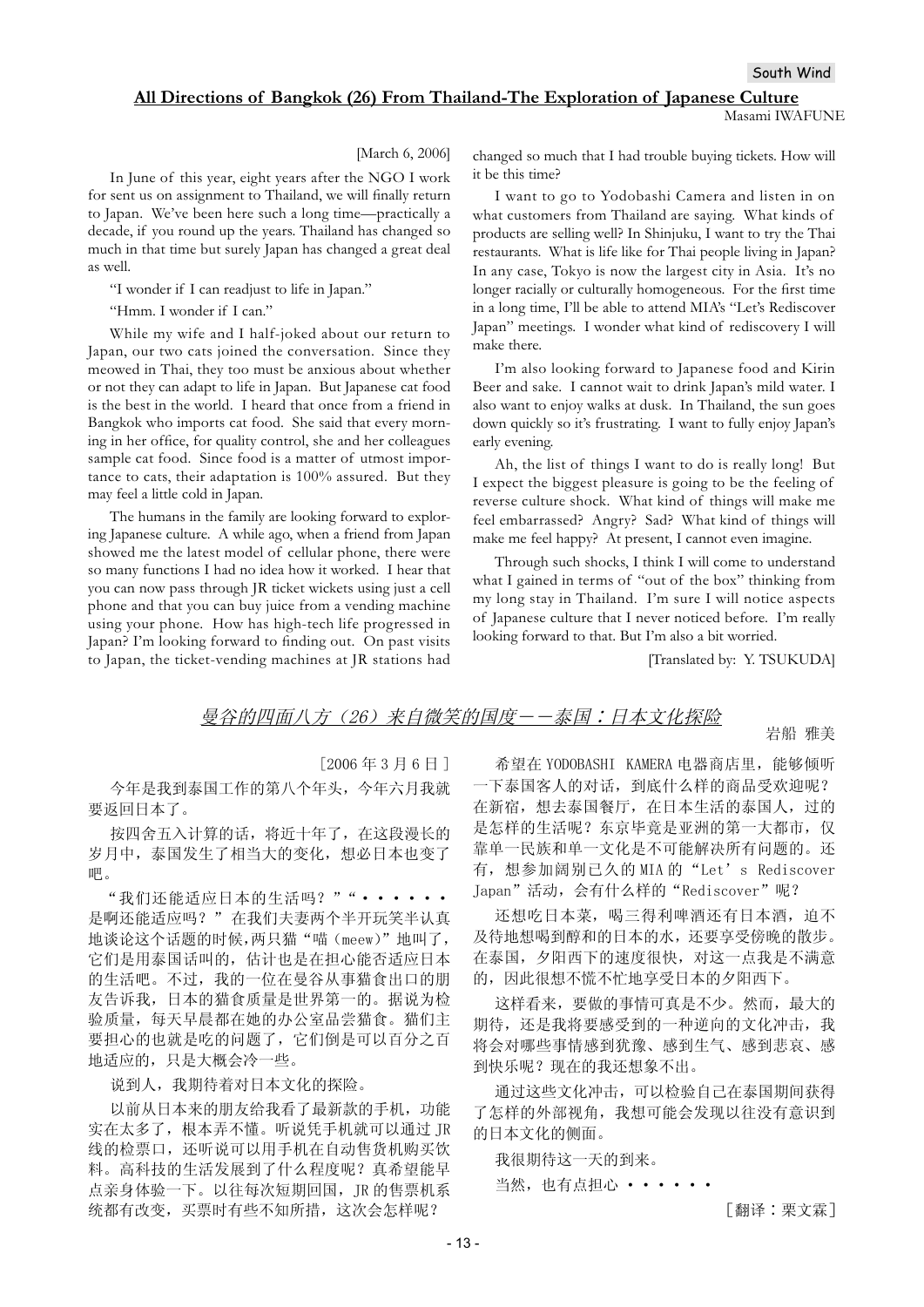[2006 年3月3日]

地球の半分を旅して、人生の糧を得たといえる今 日の自分である。

乗り物に関連する施設や設備、サービスは各々の 国により、そしてその国民の気質にもよるのか、日 本とは異なる。

英国の首都ロンドンでは、地下鉄のことを「アン ダーグラウンド」という。アンダーグラウンドでは、 何もアナウンスメントがない。もちろん、乗り換え 案内もされない。常に自分が下車する駅のことを気 にして、着く駅ごとに車窓から駅名を確認しなけれ ばならない。また、ロンドンでは、バスに乗車する には車掌からチケットを購入しなければならない。 (ロンドンのバスには運転手の他、車掌が車内にい る。)やはり、バスの中でも声によるアナウンスメ ントは何もなく、電光掲示板に次のバス停名が表示 されるのみなので、慣れていないと電光掲示板ばか り見ていることになる。景色を楽しむ余裕もない。

ところ変わって米国ニューヨーク(NY)では、 地下鉄のことを「サブウェイ」という。(サブウェ イは、その車体に落書きがされていることで有名 だ。)サブウェイではホームとホームが階段や通路 でつながっていないので、もしも方向違いのホーム に入ってしまったら、一度改札を出て、改めてチケッ トを購入し入りなおさないといけない。

こうして外国を旅した後、日本に帰ってきてみる と、乗り物に関連するシステムがとても便利だった ことに驚かされる。

東京では地下鉄でもバスでも次の駅名やバス停 名のアナウンスメントがあり、乗り換えの案内もさ れる。ホームとホームは階段や通路でつながってい て、方向を間違っても改めて改札を通らずに戻るこ とができるし、乗り換えもパスネットがあれば、そ の都度チケットを買わずに他社の地下鉄の改札を通 ることができる。落書きなどを目にすることもなく、 駅も電車もとてもきれいだ。

普段は当然のことのように享受していることが、 ひとたび外国に出て戻ってくると、その便利さを思 い知らされ、そして新鮮に感じると共に、東京の暮 らしやすさをつくづく実感する。

ただひとつ、ロンドンでは駅の通路で許可を得た ミュージシャンが音楽を奏で、行き交う人びとの心 を和ませているのだが、東京の駅施設内ではこうし たことが禁止されていることは、ちょっと寂しい気 もしたりする。

### **What I think after getting back from foreign countries**

Toeko. M. NAKAO

[March 3, 2006]

I could say that I have enjoyed the fruits of life since I traveled half the planet.

The facilities and services for transportation vary from country to country and they are really different from facilities in Japan.

People in London (the capital city in England) call chika-tetu (the Japanese word) "underground." In general, there are no announcements or transfer information on the underground. We have to remember the station at which we will get off, and make sure where we are at every stop. And in London, in order to take a bus, we need to buy a ticket from a conductor (London buses have a conductor in addition to the driver). There are no announcements here either, and it is necessary to check the electric bulletin board all the time. There is no time to enjoy the view until we get used to this system.

Meanwhile, people in New York (in the United States) call chika-tetu "subway." (The subway in New York is famous for the graffiti on the outsides of the cars.) The station platforms are not always connected with stairs or pathways, so we sometimes have to go out of the gate and pay again to enter the right platform, if we enter the wrong side.

When I think of the Japanese transportation system after getting back from a trip, I am surprised that it is really convenient. In Tokyo, we hear announcements about the next stop and transfer information on the chika-tetu and buses. Platforms are connected with stairs and pathways, so we can get back to the right platform without passing through the gate, even if we head in the wrong direction. If we transfer using "Passnet," we can pass through the gate of another chika-tetu line without buying a new ticket. Moreover, the chika-tetu is clean and we never see graffiti there.

I feel the convenience of things that I enjoy everyday in Tokyo, once I leave for and get back from foreign countries. And I feel its freshness and realize its easy life anew. The only thing I miss is that the performances like those by authorized musicians that passengers enjoy on the pathways of the London underground are not permitted on the chika-tetu pathways in Tokyo.

[Translated by: E. NOMOTO]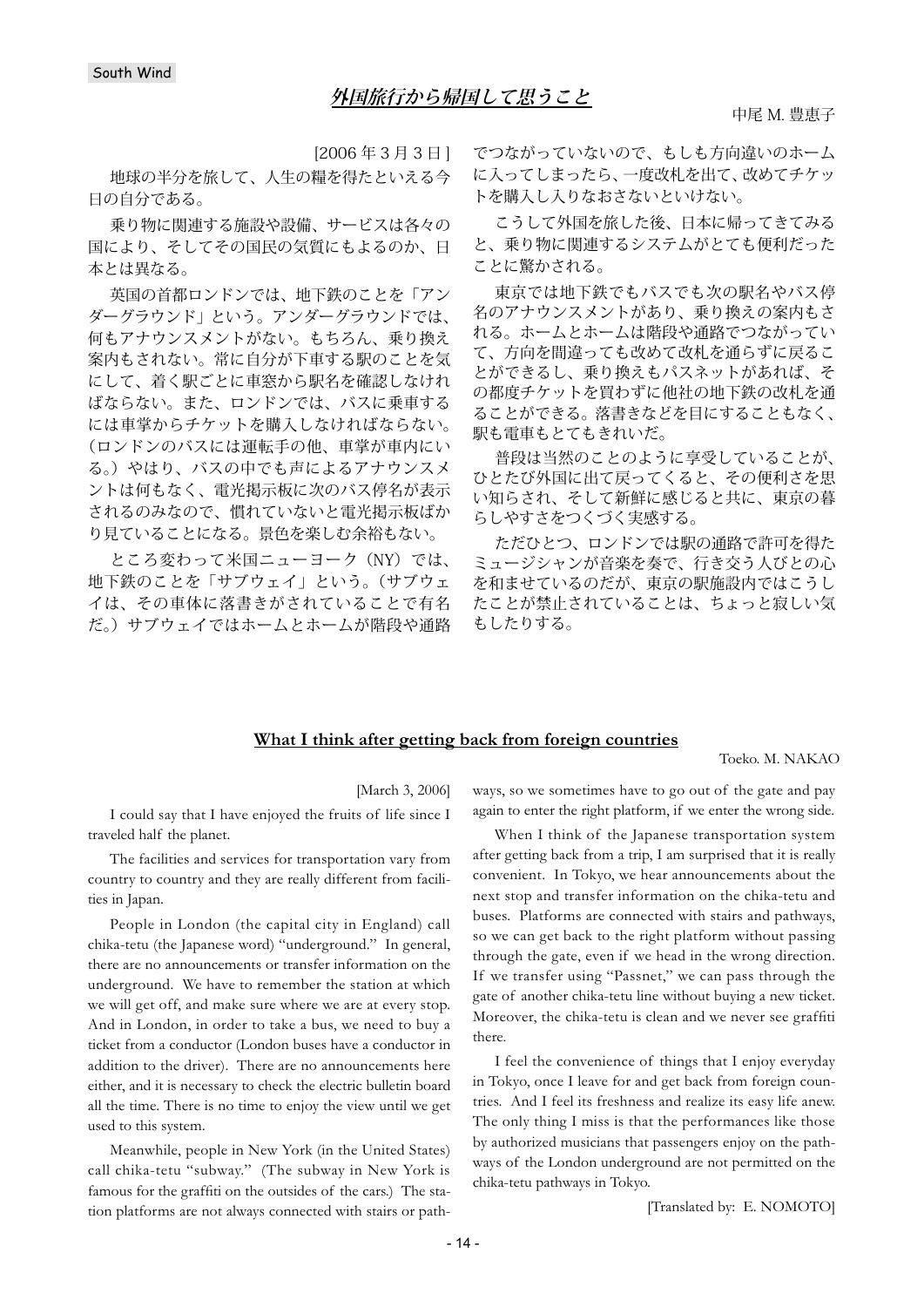中尾 M. 丰惠子

 $[2006 \n45 \n45 \n46 \n47 \n48 \n49 \n40 \n40 \n41 \n40 \n41 \n40 \n41 \n40 \n41 \n40 \n41 \n40 \n41 \n41 \n42 \n43 \n44 \n45 \n47 \n48 \n49 \n40 \n41 \n42 \n43 \n44 \n45 \n47 \n48 \n49 \n40 \n41 \n42 \n43 \n44 \n45 \n47 \n48 \n49 \n40 \n40 \n41 \n42 \n43 \n44 \n45 \n46 \n4$ 

走过半个地球, 自觉也见识了不少。人生经验。

触及到交通工具的设施、设备、服务等方面、因国 家不同且国民性不同,也与日本的不同。

在英国的首都伦敦,称地下铁为「underground」。 在这个地下广场里, 没有任何广播。更谈不上换站指 南了。自己经常下站的地方, 一定会到一个站头就从 车窗内确认一下是否是自己要下的站。另外, 在伦敦, 乘巴士时必须从售票员那儿买票。(伦敦的巴士里有 司机、另外还有售票员。)和坐地下铁一样,巴士里 也没有广播、电子显示屏幕上会显示出下一站的站名、 如里不习惯的话就只会盯着屏幕看,而忘了欣赏车窗 外的风景了。

然而到了美国纽约 (NY), 就称地下铁为 [subway] 了。(地下铁内,因地下铁的车体被乱涂乱画而有名。) 地下铁内站台和站台间因没有楼梯通道之类连接, 如 果走错站台的话, 必须得从检票口出去一次, 重新买 票才能再讲站。

就这样从国外旅行后再回到日本才发觉, 日本的交 通设施设备是如比方便。

在东京无论是地下铁还是巴士都有广播告诉你下 一个目的地的站名, 换站的话也会广播告诉你。站台 和站台之间都有楼梯和通道相连, 既使搞错方向也不 必再出站可重新返回,换站也只要有磁卡,不必每回 都去买票,别的公司的地下都可从检票口通过。不用 说乱涂乱画的现象也没有, 车站、电车都很整洁干净。

这在平时都是习以为常的事,可出一次国再返回来 就能体会到它的方便之处了,并且这样的新鲜感同在 东京生活的方便感时时处处会让你不断地感受到地。

只有一点、在伦敦的地下铁通道内只要得到许可便 可演奏音乐, 能让过路人精神得到松驰。但东京的车 站内这种活动是不被允许的,只有这点稍许觉得有点 儿寂寞惆怅罢了。

「翻译:王晓菁]

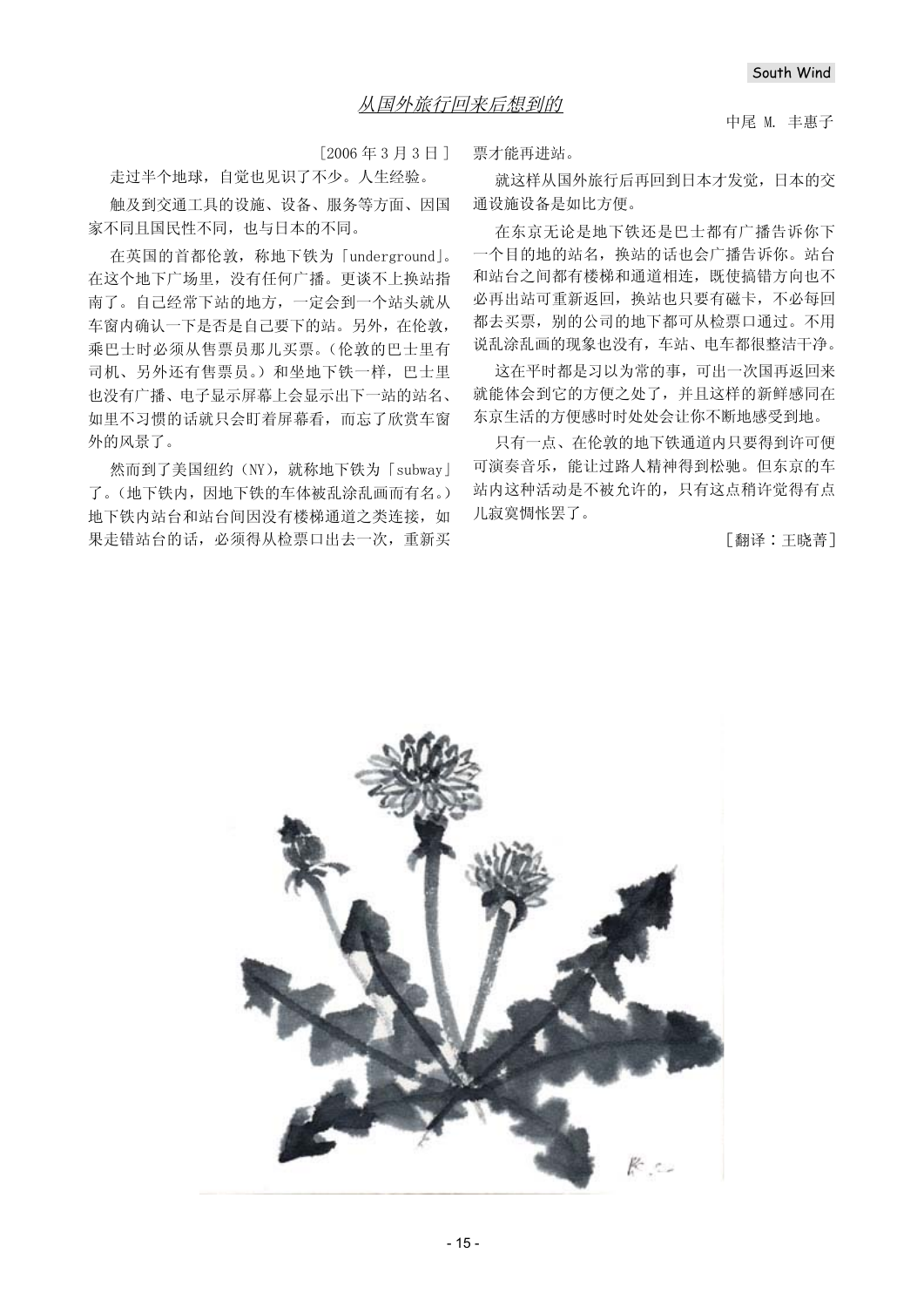## South Wind **港区国際交流協会ボランティア活動紹介-ニューイヤーズパーティの実行委員を経験して** ザイラー ロホン 、朝子

[2006 年3月6日] 私たち夫婦が港区に引っ越してきたのは、約1年 前のことでした。

ルクセンブルグと日本という気の遠くなるよう な距離での恋愛に終止符を打ちましたが、日本での 新婚生活は就職活動から始めるというものでした。

都内に通うことを前提に横浜に新居を構えたと ころ、採用された職場までには電車の乗継が悪く1 時間半もかかることがわかり、通勤のストレスを解 消するため、港区に引っ越してきました。

それまでは、東京とは「通う場所」であったので、 実際住んでみると印象が全然違うものだなと思った ものでした。東京砂漠とはよく言ったもので、都会 の真ん中にたった二人きりでいるような言いようも ない寂しさに駆られ、週末ごとに、鎌倉、木更津、 伊豆、日光などの小旅行に出かけていました。

そんなある日、浜離宮庭園を散歩していた時、風 にゆれる木々や、池を気持ち良さそうに泳ぐ鳥たち を見て、今住んでいる町はいったいどんな場所なの だろう・・・と思い、この町に住んでいる一員として、 何か始めたいと思い、それが港区国際交流協会(MIA) のメンバーになるきっかけでした。

外国人でもできるボランティアを探してみたと ころ、MIA がすぐヒットし、バスハイク実行委員を 募集していたので、早速メンバーになり、ミーティ ングにドキドキしながら出かけていきました。

初めてミーティングに参加した時、港区役所から 見る東京タワーの近さに驚き、実行委員のみなさん はベテラン揃いで、パッパッパッというスピードで 議題を次々と片付けていき、企画がかたどられてい く様に驚き、語学が堪能で、とても社交性に優れて いて、魅力のある方ばかりなことに驚き、つまり驚 きの連続でした。

バスハイクの当日は、天候も良く、段取り良くス ケジュール通りに進み、参加された人びともとても 満足していました。

また次のイベントにもぜひ参加してみようと 思ったのでした。

それがニューイヤーズパーティ実行委員でした。 ニューイヤーズパーティは、MIA のイベントの 中でも区長や各国大使をご招待しての大イベント で、ミーティングも何度も設定されていて、一つひ とつ細やかに決められていきました。余興は何をす るか、進行は、音響は、看板は、料理は、飲み物は、 会場の装飾は、くじ引きの商品は、受付は、誰がど の担当をするか・・・。

細かい段取りとそれぞれの力の結集が結果とし て良いものを作り上げるという皆さんのすばらしい お仕事ぶりにはただただ感動しておりました。

しかし、ニューイヤーズパーティ当日の天候はな んと大雪でした。

パーティ会場をセッティングしながら、こんな状 況でお客様が来るのだろうか・・・ととても心配でし たが、電車が遅れ、集まる時間が遅れたものの、港 区長、兼高会長、大使の方々、他たくさんのお客さ まが見えて、とても大盛況のパーティになりました。

会長の乾杯の挨拶は、とても粋ですてきでした。 ぜひもっとお話を聞かせていただきたいので、兼高 会長を囲むティーパーティなどの催しがあったらい いなと思いました。

余興もすばらしかったです。実はパーティでの余 興を募集したところ、たくさんの応募があり、厳正 なオーディションの上、出演者が決まったのでした。 大黒舞や日本舞踊はとても凛とした美しさがあり、 バラードを歌ってくれた男女デュエットの歌手たち は、フィリピンではたくさんの賞を受賞しているプ ロの歌手で、さすがにすばらしい歌声を聞かせてく ださいました。

お茶席を設けていたのもとても格式高くなって いましたし、当日の天候以外はどこをとっても大成 功のパーティだったと思います。このようなイベン トを行える町に住んでいることを誇りに思い、参加 できることに幸せを感じました。

ミーティングやイベント当日の運営などを通し て、人と人とが触れ合える喜びをかみしめ、東京砂 漠などと言っていたことが昔のことのように思い、 次は何のイベントがあるのだろうとわくわくしてお ります。

このような機会を与えてくださった実行委員の 方々、MIA の職員の方々に心より感謝申し上げます。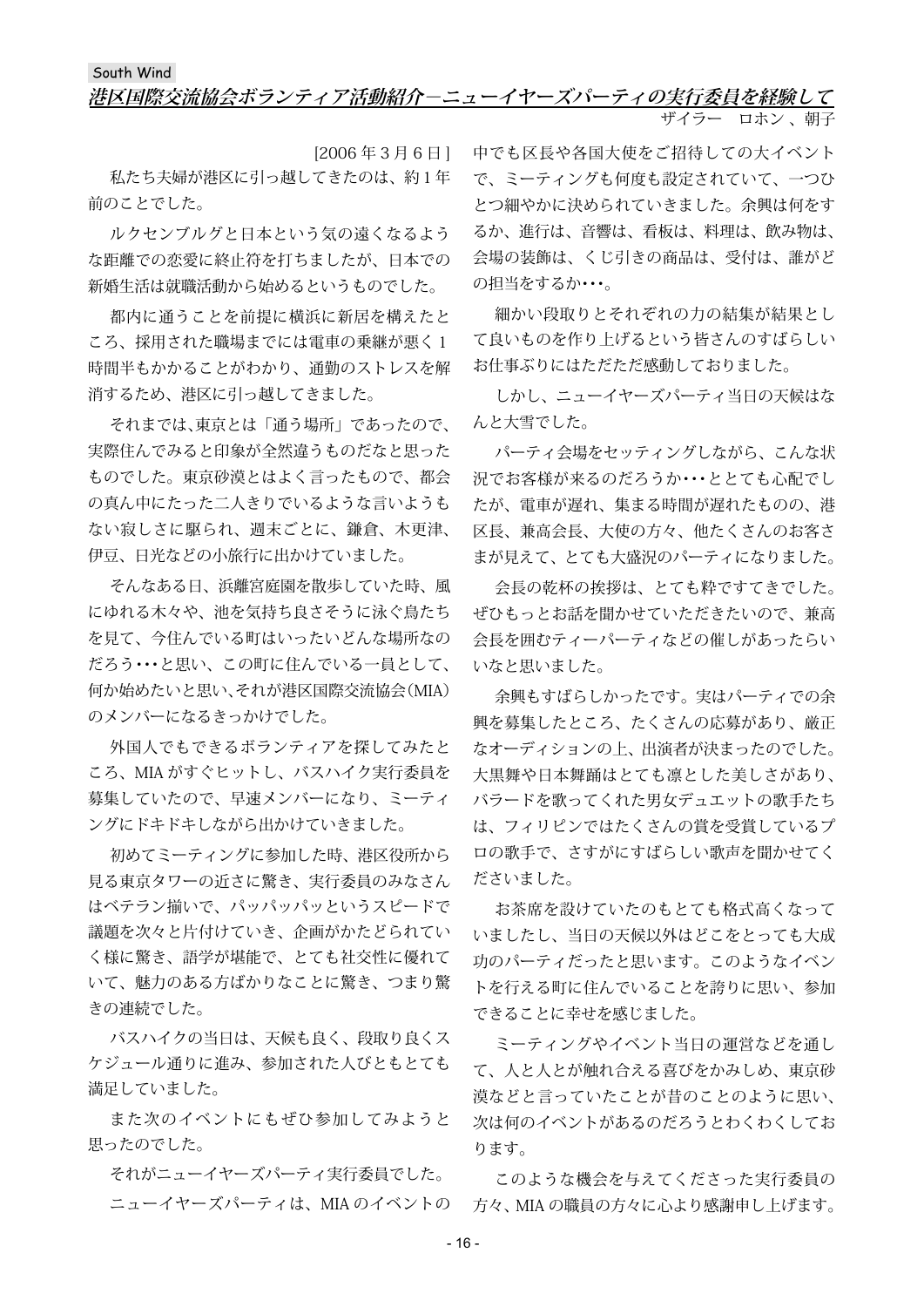## **Our experience as executive committee members for the MIA New Year's Party**

#### Laurent & Asako SEYLER

#### [March 6, 2006]

It's about a year ago that we moved into Minato City. After having lived desperately far from each other between Luxembourg and Japan, we finally achieved the goal of being together. Once both in Japan, our mariage started by looking for a job.

First we settled in Yokohama presuming that we would go to work in Tokyo. As a matter of fact, we had to find out that it would take about an hour and a half to get to our workplaces due to the loss of much time in changing trains, and so we moved into Minato City in order to be relieved from the commuting stress.

Until then, Tokyo meant simply a "place to commute" for us. Once we started living there it seemed completely different. Like it's often referred to as the "Tokyo Desert," we felt all alone in the middle of this metropolis.

Every weekend we found ourselves on a short trip to Kamakura, Kisarazu, Izu, Nikko and many other places.

It was one of those days, strolling around Hama Rikyu Garden looking at waving branches of trees in the breeze and the waterfowl swimming calmly in the pond, when we questioned ourselves about our residing place. Shouldn't we start something as active members of our city? It eventually led us to participate in MIA activities.

We searched for possible volunteer activities available also to non-Japanese individuals and could access MIA very soon. We didn't hesitate to apply for the executive committee members to organize a bus excursion that MIA was setting up. We attended its first meeting, our hearts pounding with excitement.

During this meeting, we were very much surprised at the view of Tokyo Tower in such a close proximity to the City Hall. How capable these well-experienced executive members were! How accurately they proceeded to settle the items on the agenda one after another! How promptly they were shaping up the project! How good at foreign languages they were! How sociable and attractive they all were! In short, our first meeting at MIA was a series of surprises.

On the day of our bus excursion, the weather was fine, everything went on as planned and all the participants looked very satisfied. We decided to involve ourselves in another event to come. The next opportunity was to be executive members for the New Year's Party.

The New Year's Party is one of the biggest events of MIA to which the Mayor and ambassadors from various countries are invited. Many preparative meetings were set to examine every subject precisely and carefully: What to present as entertainments? How to proceed the programs? How about sound effects, signboard, food and beverage? How to decorate the hall? How to gather prizes for the lotteries? What to do at the reception? Who would be in charge of what respective work?...... And so on.

We were moved very much by the enthusiasm of the executive members who were united to produce their very best at the party through detailed preparations.

On the day of the party, alas, it was snowing quite heavily. While arranging the hall ready for the party, we worried if any of the visitors could come. In spite of our anxiety, and despite some people could not make it on time due train delays, the party ended up in a great success with many visitors including the Mayor, MIA's president, Ms. Kanetaka and ambassadors.

The greetings given by Ms. Kanetaka before the toast were so chic and impressive that we really wished to have another occasion such as a tea party to listen to her more.

Entertainment programs were also very attractive and enjoyable. Those who performed there had been chosen through strict auditions out of many candidates. Odori such as auspicious dance of Daikoku and others presented lively beauty of traditional Japanese dances, while the marvelous ballades sung by the invited duet reminded us that they were professional singers with many awards in the Philippines.

The installation of the corner to perform the tea ceremony produced a solemn atmosphere. After all we would have wanted nothing more except for the good weather for such a great success of the party. And we felt proud and happy that we were living in a city where we could organize and participate in an event like this.

The joy that we gained through many contacts with different people in the preparative meetings and the operation of the event has made our lament over the "Tokyo Desert" drawn back to a remote past and lets us be longing for the next event to participate in.

We would like to convey our heartfelt thanks to all the executive members and the MIA's secretariat for providing us with these opportunities.

[Translated by: Y. NAKANO]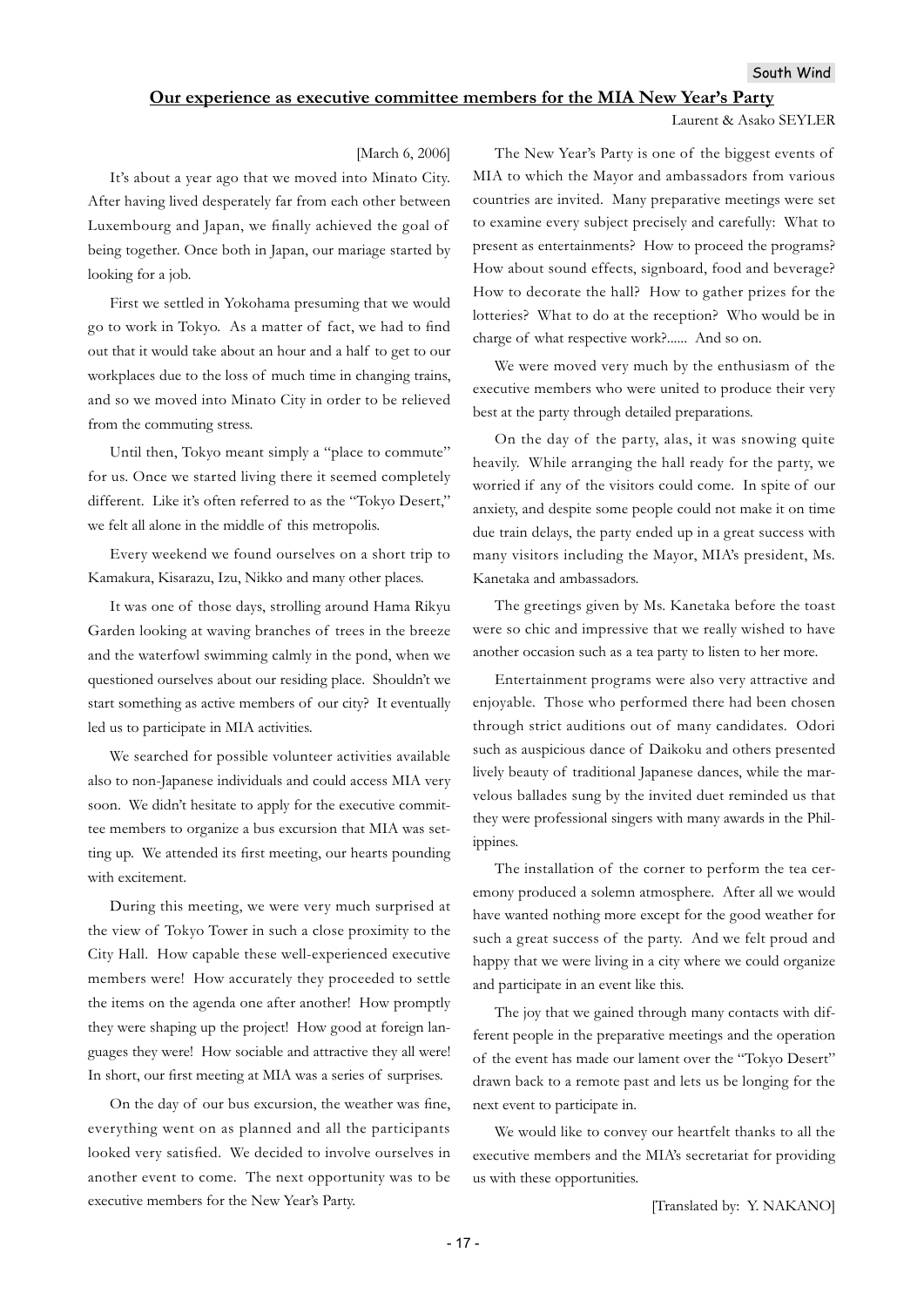$[2006 \n45 \n45 \n46 \n41]$ 

我们夫婦搬到港区来,大約是1年前的事了。

从卢森堡到日本的遠距離恋愛总算画上了終止符。 在日本的新婚生活是从就職活動开始的。

由于打算在都内工作, 我们便在横浜找了住处开始 了新的生活。可是没想到到被採用公司坐電車要1个 半小時, 交通极为不便。为了改善这种通勤不便的状 况, 我们便搬到港区来了。

以前, 我们认为東京只是个工作的地方, 実際住 了下来才发现它给我们的印象与想象中的却完全不一 样。東京常常被比喻成砂漠、就算是在大都会的中心, 也好像只有我们夫妇两人一样。一种难以忍受的寂寞 感向我们袭来。为了驱散这种寂寞, 我们便利用周末 去鎌倉、木更津、伊豆、日光等地做一些短暂的小旅行。

有一天, 我们夫浜離宮庭園散歩時, 我们望着被風 轻轻吹动的树木、看着池唐里自由自在地游来游去的 水鳥,心想,我们现在住得地方到底是一个怎样的場 所呢?作为这里的住民、我们能够做些什么呢?这就 是我们成为港区国际交流协会会员的原因之一。

我们开始寻找作为外国人也能从事的慈善活动。我 们很快在港区国际交流协会发现了有募集汽车郊游実 行委員的广告。于是我们便赶快加入了港区国际交流 协会。初次参加会议时, 我们感到很紧张。

我们看到区役所离東京塔那么近, 感到很吃惊!

宝行委員们都能力很强, 他们以很快得速度讨论着 各个議題、进行着各种企画。実行委員们語学能力也 很了不起, 社交性又很强, 个个都很有魅。让我们感 到很惊奇!

汽车郊游的当日,天气很好,一切进行得都很顺利。 参加者也都感到很満足。

下次有机会我们还要参加。

于是, 我们有开始当起了新年聚会的実行委員。

新年聚会是港区国际交流协会一年中最大的一次 活动。每次都要招待区長, 各国大使等。 実行委員们 事先要开好几次会, 对每个问题都要讲行很仔细的讨 论。比方说,新年聚会的進行、音響、看板、料理、飲料、 会場的装飾、抽奖活动的奖品、以及受付由誰担当等 等…。每样工作都做得很认真很仔细,非常令人感动!

可是, 新年聚会当日, 天上却下起了大雪。

大家边布置新年会场边想, 象这样的状況客人还会 来吗 ? 大家都很担心。

由于電車误点, 集合的時間晚了一些, 可是, 港区 長、兼高会長、大使等等、很多客人都来了。新年聚 会非常降重。

会長的干杯致词非常精彩,很想多听几句。能够围 在兼高会長周围进行新年聚会, 真的很幸运。

新年聚会的节目非常精彩。当时在墓集新年聚会 的节目时, 出现了很多的应募者。经过严格得选考才 决定了这次的出场者。大黒舞及日本舞踊非常的优美。 唱拟叙事曲歌的男女歌手, 在菲律宾是受过好多次奖 的专业歌手,唱得非常美丽。茶席的格局也显得非常 得高贵。

当日除了天气以外其他方面都获得了很大的成功。 我们能够住在这样的地方感到很自豪, 能够参加这样 的新年聚会感到很荣幸。

通过実行委員会议及実行委員当日的運営, 使我们 感到了人与人交往的喜悦, 被称为東京砂漠象是很久 以前的事了。下次将有什么样的活动在等待者我们呢?

对于给我们带来这样机会的実行委員们、及港区国 际交流协会的工作人员们表示衷心的感謝。

【翻译:天海 浪漫】

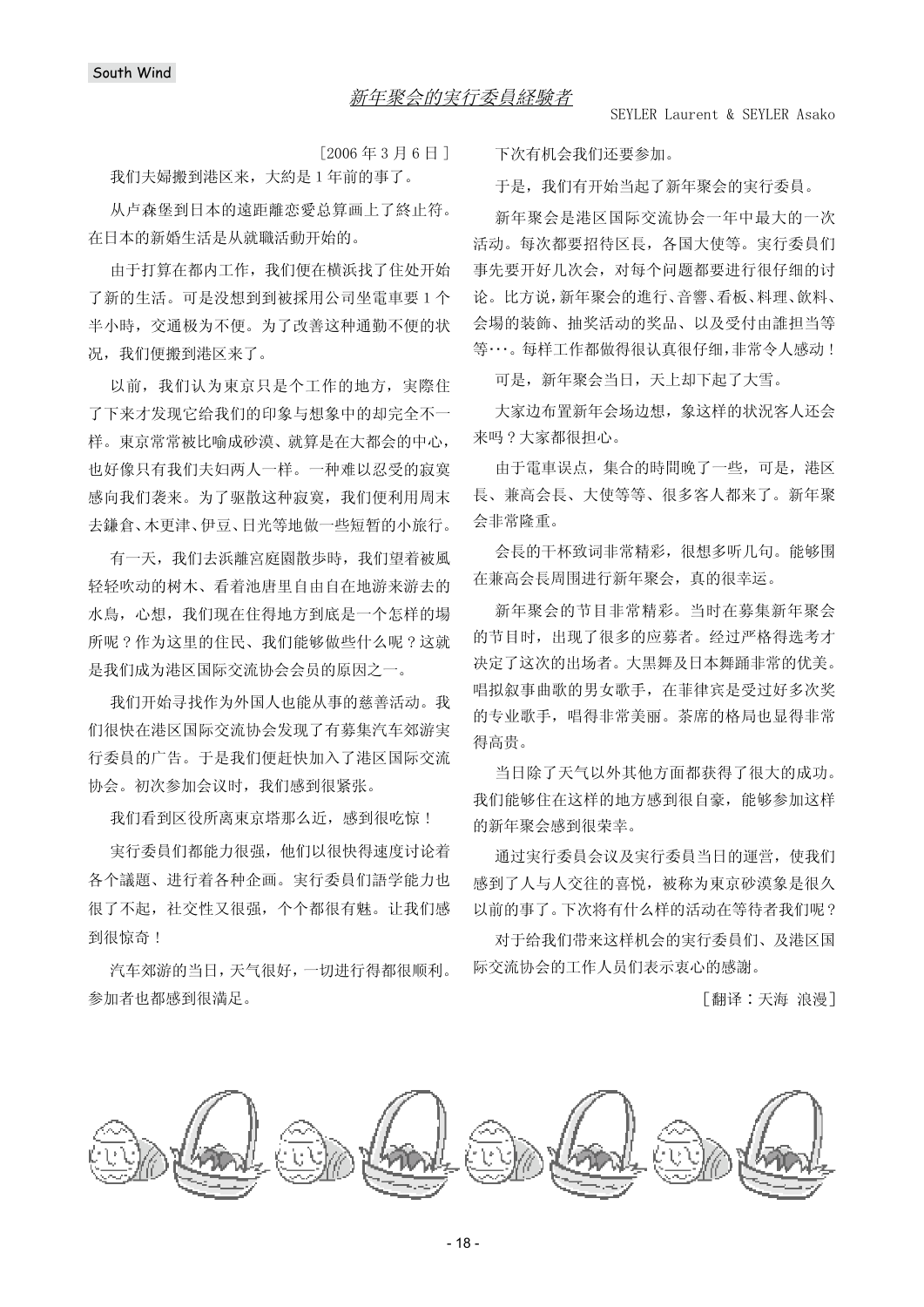## **編集後記**

毎年 2 月からここそこに美しい花が咲きはじめ、コンクリートの敷き詰められた都内とは言えど、季節 の移り変わりをまだ楽しむことができます。実家の庭の桃の木は、3 年目にしてやっと花をつけました。そ れも大量に咲いているものだから、近所を通る人びとが思わず声をかけてくれるそうです。読者の皆さんも 「春探し」をされましたか。

今号では「逆カルチャーショック」というテーマで寄稿していただきました。さすが協会の皆さんは国 際的に活動をされている方が多いので、ほほぉと感心したり、にやりとしながら読ませていただきました。

次号のテーマは「夏の暑さのしのぎ方」。私は 20 才の時に「もし 80 まで生きるとしてもあと 60 回の夏 がある。なんとか対策を考えないと!」と思ったことがあり、涼しいところに居を構えるとか、夏だけ避暑 地でバカンスとか夢見ていました。しかし実際は、夏は仕事でふさがってしまい、長期休暇は冬にしか取れ なかったりします。ぜひぜひ皆さんの夏の快適な過し方をご教授いただきたいと、個人的にも強く思ってい ます。編集部一同、お待ちしています。

編集長:ののがきあつこ

### **Postscript**

After February, we see beautiful flowers in bloom here and there and we can still enjoy the seasonal transition, even in a concrete jungle like Tokyo. In the garden of my parents' house, peach trees are in full bloom three years after they were planted. Because of the abundant blooms, people passing by the garden sometimes talk to my parents. Have you also done a "spring search" around yourself?

For this issue, we received several contributions under the theme of "Reverse Culture shock." I read them with admiration and smiles and I was impressed again to learn about M.I.A. members' various international activities.

Next issue, we are waiting for your contributions on "How to survive the summer heat." When I was 20, I thought I have to spend 60 more summers if I live till 80, and then I thought I have to find measures like living in a cool place in summer or taking a vacation at a summer resort. But actually I have been busy during summer and it kept me in Japan, so I can only make it during winter. I also am interested personally in knowing how I can spend summer here comfortably. We are waiting for your contributions.

Editor-in-Chief: Atsuko NONOGAKI

### 編集后記

每年一到2月,美丽的鲜花就开始开放。这对于在到处都是水泥建筑的东京来说,随着季節变化,给人们 带来许多快乐。父母家的院子里的桃花树, 等待了3年终于开花了。而且花开得很多, 所以, 经过附近的人们 都忍不住发出称赞的声音。読者们是否也在寻找「春的痕迹」呢。

这期是以「逆文化所带来的冲击」为题目来募集稿子的,到底是国际交流協会的会员,平时经常参加各种 国際交流的活動, 所以我一边看一边忍不住『喔』的叫好。

下期的题目是「怎样度过夏季」。私在 20 岁時曾经想过这样的问题,「如果我能活到 80 岁的话, 那么还有 60个夏天在等待者我。我该怎样的去度过呢!」比方说,去凉快的地方居住啦等等。于是一到夏天,我总是 做一些在避暑胜地度假的美梦。然而现实中只要一到夏天,我便有做不完的工作。長期休暇只有在冬季才能得 到。希望各位读者能向我授教怎样快適的度过夏天的方法。不论是我個人还是我们編集部的各位,都期待着大 家的投稿。谢谢大家。

> 編集長:野野垣 安津子 [翻译:天海浪漫]